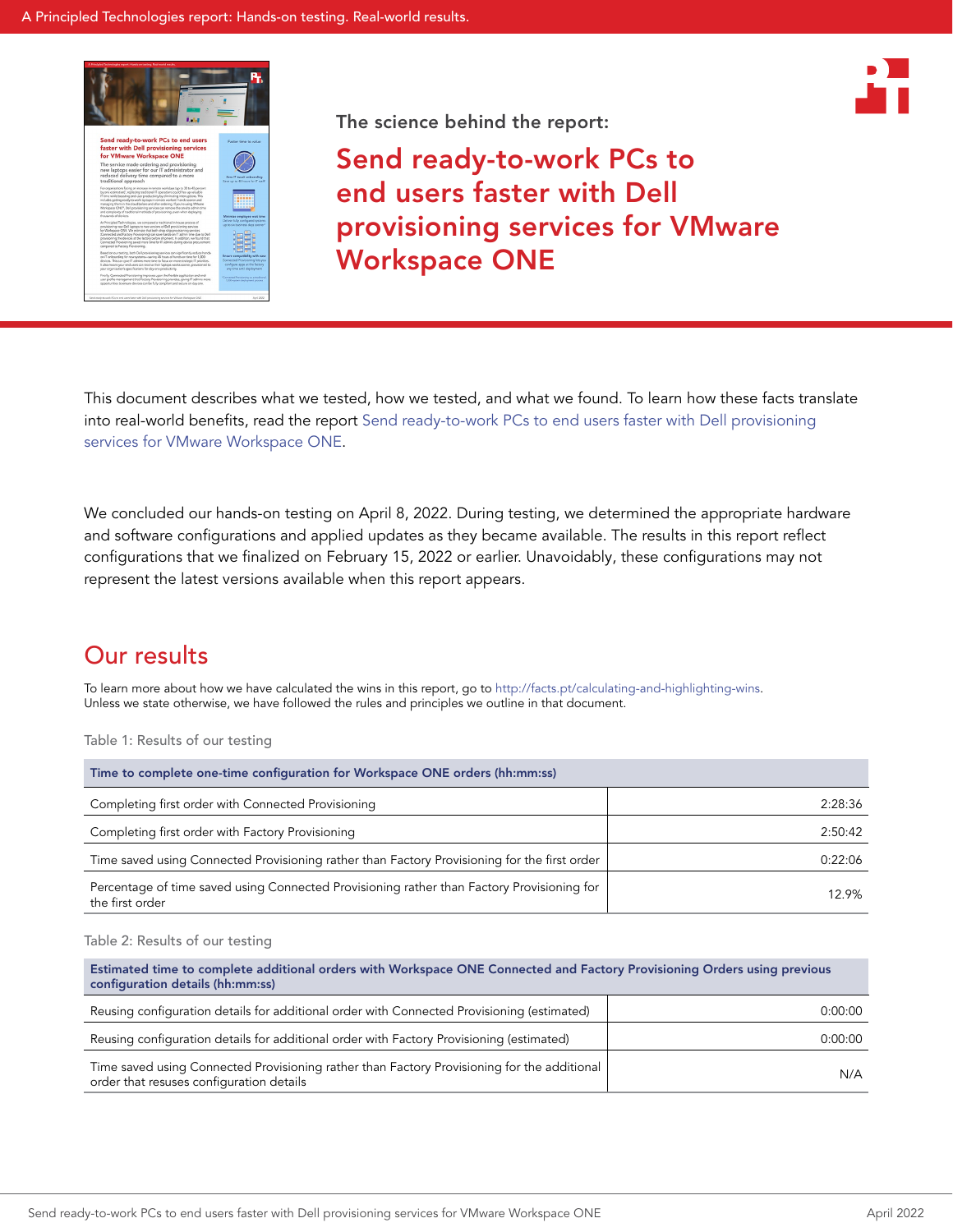### Table 3: Results of our testing

Estimated time to complete a new configuration for additional Workspace ONE Connected and Factory Provisioning orders (hh:mm:ss)

| Completing an additional order with a new configuration for Connected Provisioning<br>(estimated)                                                      | 0:13:31 |
|--------------------------------------------------------------------------------------------------------------------------------------------------------|---------|
| Completing an additional order with a new configuration for Factory Provisioning<br>(estimated)                                                        | 2:20:42 |
| Estimated time saved using Connected Provisioning rather than Factory Provisioning for the<br>additional order using a new configuration               | 2:07:11 |
| Percentage of estimated time saved using Connected Provisioning rather than Factory<br>Provisioning for the additional order using a new configuration | 90.4%   |

#### Table 4: Results of our testing

| On-site admin time required after initial configuration (hh:mm:ss) |                                 |                                                        |                                                             |  |
|--------------------------------------------------------------------|---------------------------------|--------------------------------------------------------|-------------------------------------------------------------|--|
| Number of systems                                                  | Admin time (traditional method) | Admin time (Factory Provisioning<br>for Workspace ONE) | Admin time (Connected<br>Provisioning for Workspace<br>ONE) |  |
|                                                                    | 0:05:34                         | 0:00:00                                                | 0:00:00                                                     |  |
| 2                                                                  | 0:08:26                         | 0:00:00                                                | 0:00:00                                                     |  |
| 5                                                                  | 0:17:06                         | 0:00:00                                                | 0:00:00                                                     |  |
| 25                                                                 | 1:14:47                         | 0:00:00                                                | 0:00:00                                                     |  |
| 100                                                                | 4:51:07                         | 0:00:00                                                | 0:00:00                                                     |  |
| 500                                                                | 24:04:55                        | 0:00:00                                                | 0:00:00                                                     |  |
| 1,000                                                              | 48:07:10                        | 0:00:00                                                | 0:00:00                                                     |  |

\*We extrapolated values for configuring 25 or more systems. To calculate the extrapolated admin time for large deployments, we used the method of fewest squares to find the line of best fit for the data from our hands-on testing. For the traditional deployment, we determined the equation for the line of best fit was y = 173.07x + 160.46, where y was the amount of time required to deploy the system and x was the number of systems. The equation has a correlation coefficient of 0.99.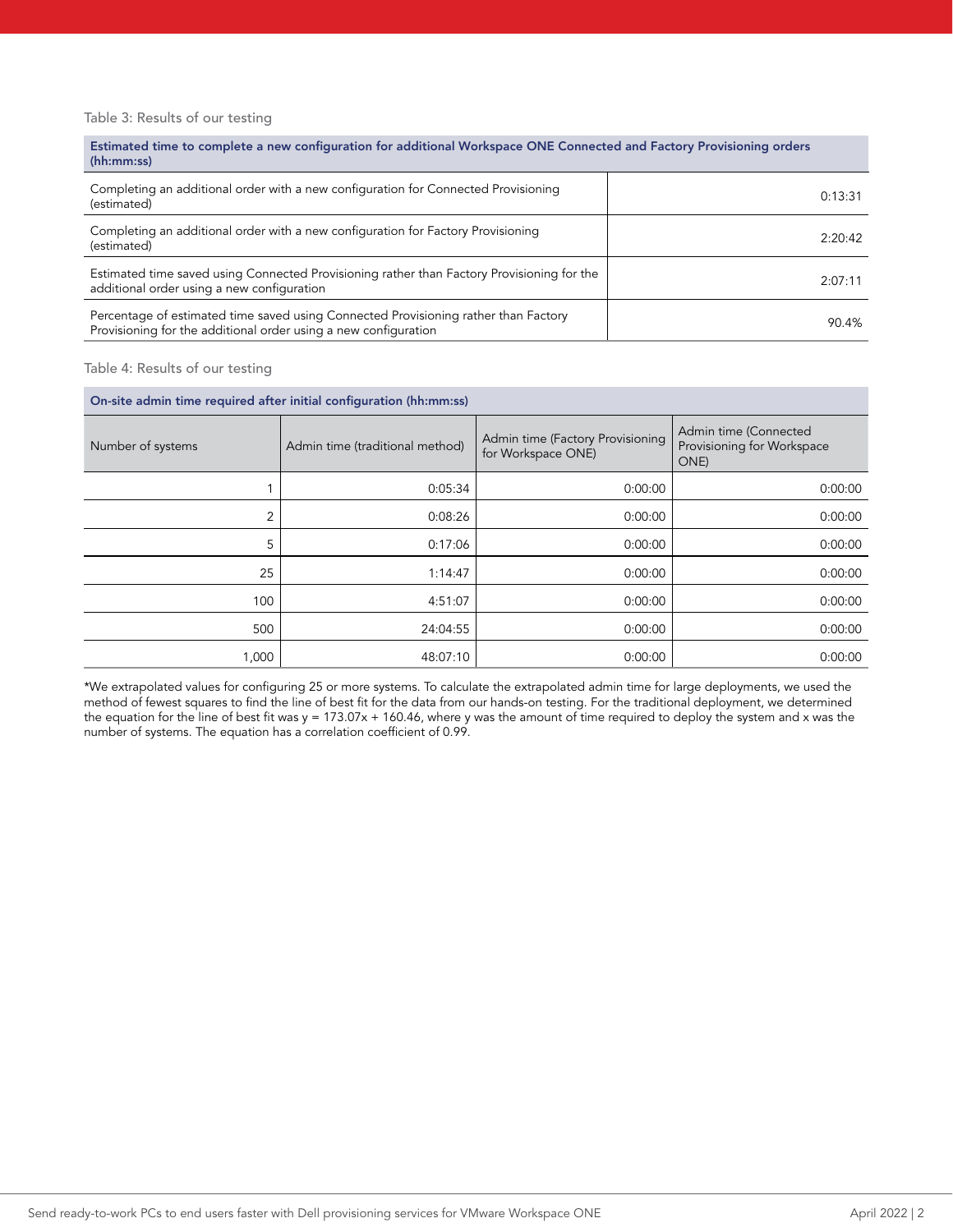# System configuration information

Table 5: Detailed information on the system we tested.

| <b>System configuration information</b> | <b>Dell Latitude 5420</b>                                                                             |
|-----------------------------------------|-------------------------------------------------------------------------------------------------------|
| Processor                               |                                                                                                       |
| Vendor                                  | Intel <sup>®</sup>                                                                                    |
| Name                                    | Core® i5-1135G7                                                                                       |
| Core frequency (GHz)                    | 2.40                                                                                                  |
| Number of cores                         | $\overline{4}$                                                                                        |
| Cache (MB)                              | 8                                                                                                     |
| Memory                                  |                                                                                                       |
| Amount (GB)                             | 8                                                                                                     |
| Type                                    | <b>DDR</b>                                                                                            |
| Speed (MHz)                             | 3,200                                                                                                 |
| Graphics                                |                                                                                                       |
| Vendor                                  | Intel                                                                                                 |
| Model number                            | Iris <sup>®</sup> Xe Graphics                                                                         |
| Storage                                 |                                                                                                       |
| Vendor                                  | Western Digital                                                                                       |
| Model Number                            | <b>PC SN530</b>                                                                                       |
| Amount (GB)                             | 256                                                                                                   |
| Type                                    | M.2 NVMe SSD                                                                                          |
| Connectivity/expansion                  |                                                                                                       |
| Wired internet                          | 1 x 1 GbE Ethernet                                                                                    |
| Wireless internet                       | Intel Wi-Fi 6 AX201 2x2 160 MHz                                                                       |
| Bluetooth                               | 5.2                                                                                                   |
| <b>USB</b>                              | 1 x USB 3.2 Gen 1 port<br>1 x USB 3.2 Gen 1 port with PowerShare<br>2 x Thunderbolt 4 ports (powered) |
| Video                                   | 1 x HDMI 2.0 port                                                                                     |
| Battery                                 |                                                                                                       |
| Type                                    | Lithium-Ion                                                                                           |
| Rated capacity (mAh)                    | 3,150                                                                                                 |
| Display                                 |                                                                                                       |
| Size (in)                               | 14''                                                                                                  |
| Type                                    | <b>FHD</b>                                                                                            |
| Resolution                              | 1,920 x 1,080                                                                                         |
| Touchscreen                             | $\mathsf{No}$                                                                                         |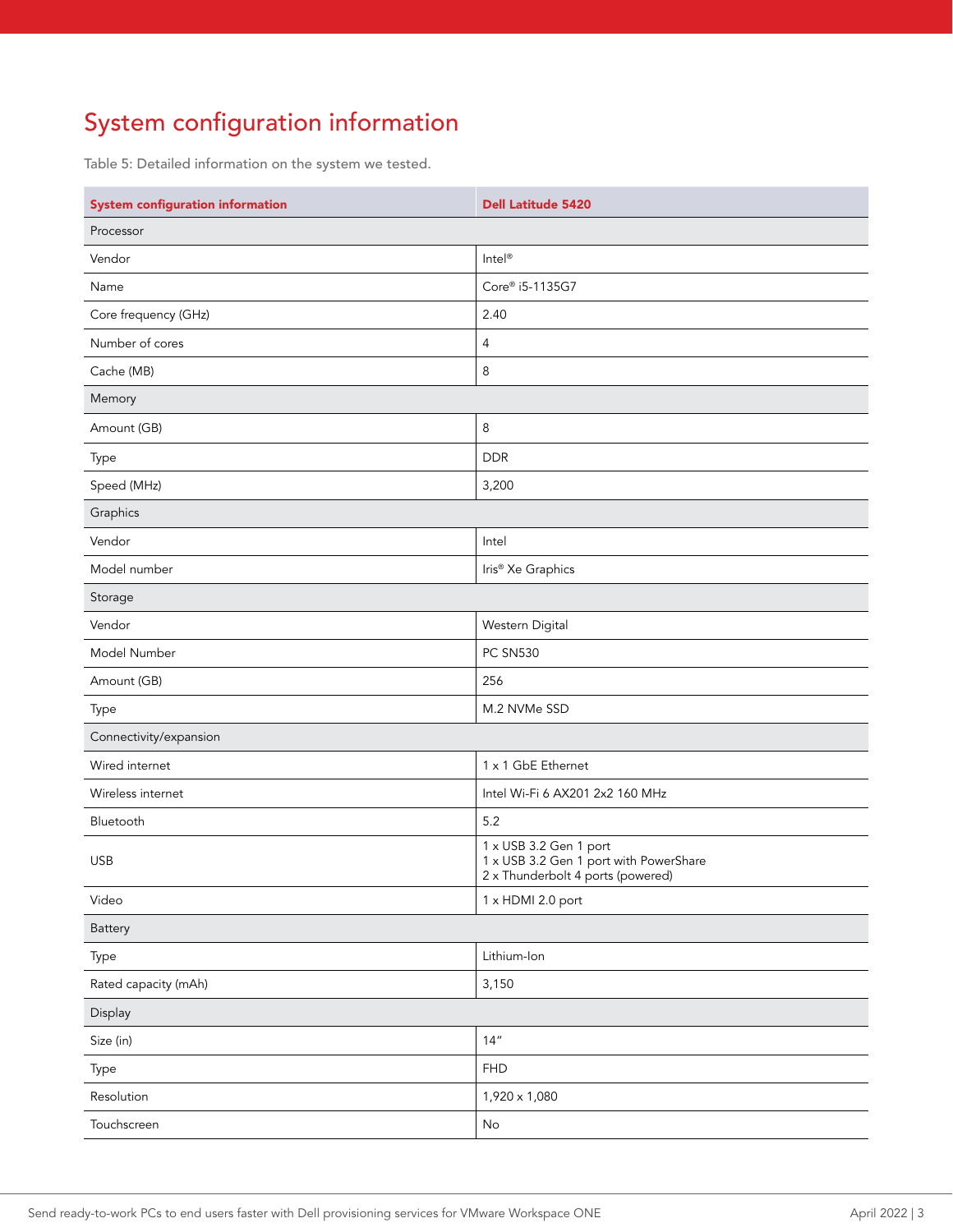| System configuration information | <b>Dell Latitude 5420</b> |
|----------------------------------|---------------------------|
| Operating system                 |                           |
| Vendor                           | Microsoft                 |
| Name                             | Windows 10                |
| Build number or version          | 10.0.19043                |
| <b>BIOS</b>                      |                           |
| BIOS name and version            | Dell Inc 1.11.2           |
| Dimensions                       |                           |
| Height (in)                      | .76                       |
| Width (in)                       | 12.65                     |
| Depth (in)                       | 8.35                      |
| Weight (lbs.)                    | 3.03                      |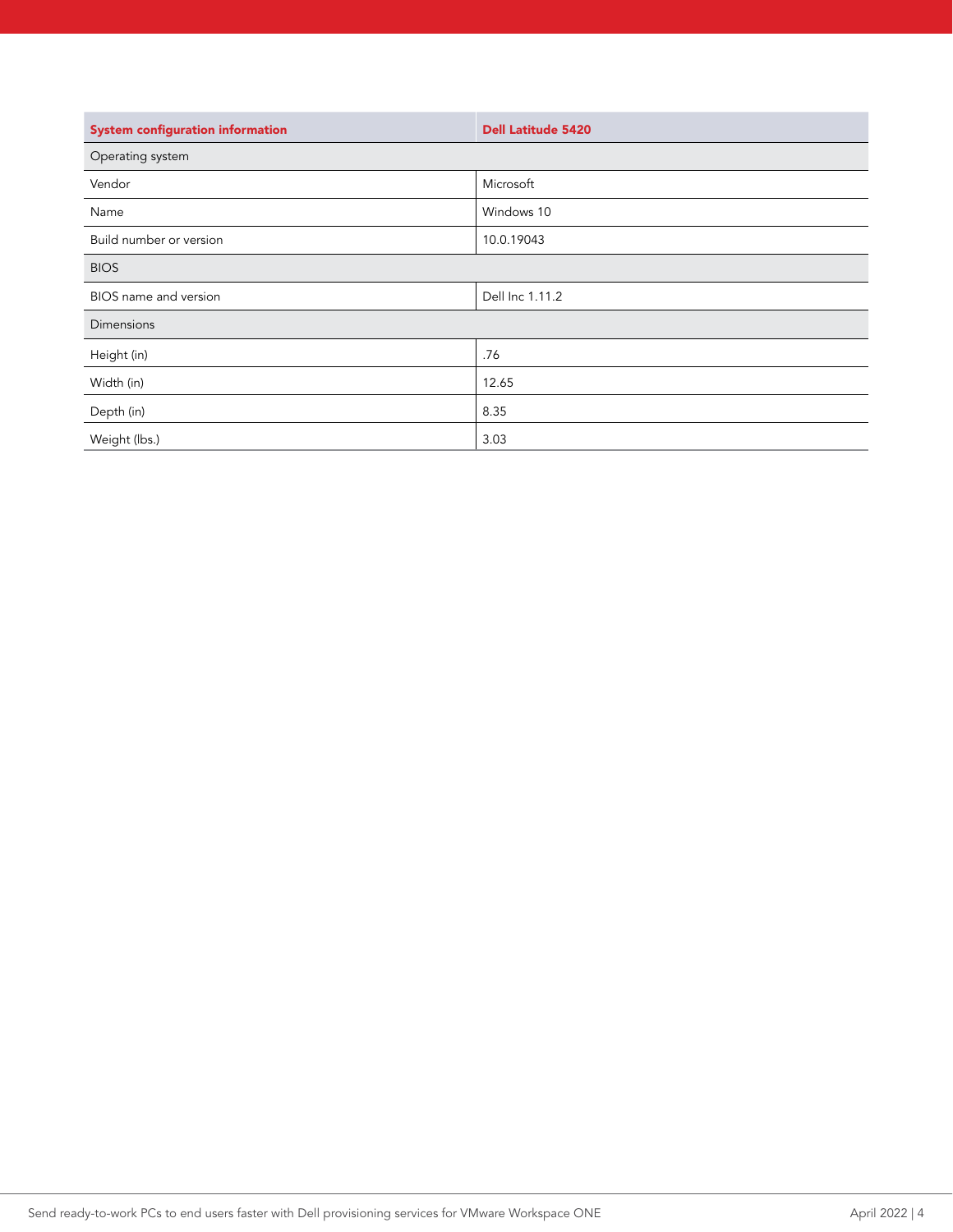# How we tested

# Report methodology overview

Our aim was to show three different methods of deployment: Connected Provisioning, Factory Provisioning, and a traditional process using Microsoft Endpoint Manager (formerly SCCM). To do this, we configured the basic tools for our local Configuration Manager Environment and our VMware Workspace ONE unified endpoint manager (UEM) environment. This included setting up the devices, adding applications, managing drivers and updates, and validating deployments. After completing all necessary configuration steps, we captured times for placing an order using each provisioning type. These steps included the following:

- Connected Provisioning
	- Attending an introductory meeting with the Dell team
	- Creating system tags in Workspace ONE
	- Assigning the tag to a Smart Group
	- Assigning applications to the Smart Group
	- Accepting the Connected Provisioning invitation in TechDirect
	- Creating a deployment profile in TechDirect
	- Completing the Export Compliance form
	- Attending a readiness assessment meeting
	- Capturing screenshots to verify settings with Dell engineering
	- Approving the technical specifications document
	- Attending the readiness review
	- Associating our completed order with the profile
- Factory Provisioning
	- Attending an introductory meeting with the Dell team
	- Completing the Export Compliance Form
	- Preparing the provisioning package file (PPKG)
	- Downloading the PPKG
	- Copying the PPKG to the verification VM
	- Running the PPKG validation
	- Validating the PPKG installation (OOBE)
	- Installing the Dell File Transfer software
	- Starting the file transfer
	- Completing the file transfer
	- Approving the technical specifications document
- Traditional process
	- Unboxing and powering on the devices
	- Starting the OS installation on the first device
	- Deploying Windows 10 and applications using task sequence
	- Initiating the first-time boot and applying updates
	- Repackaging the devices
	- Weighing the devices
	- Creating shipping labels
	- Printing and applying shipping labels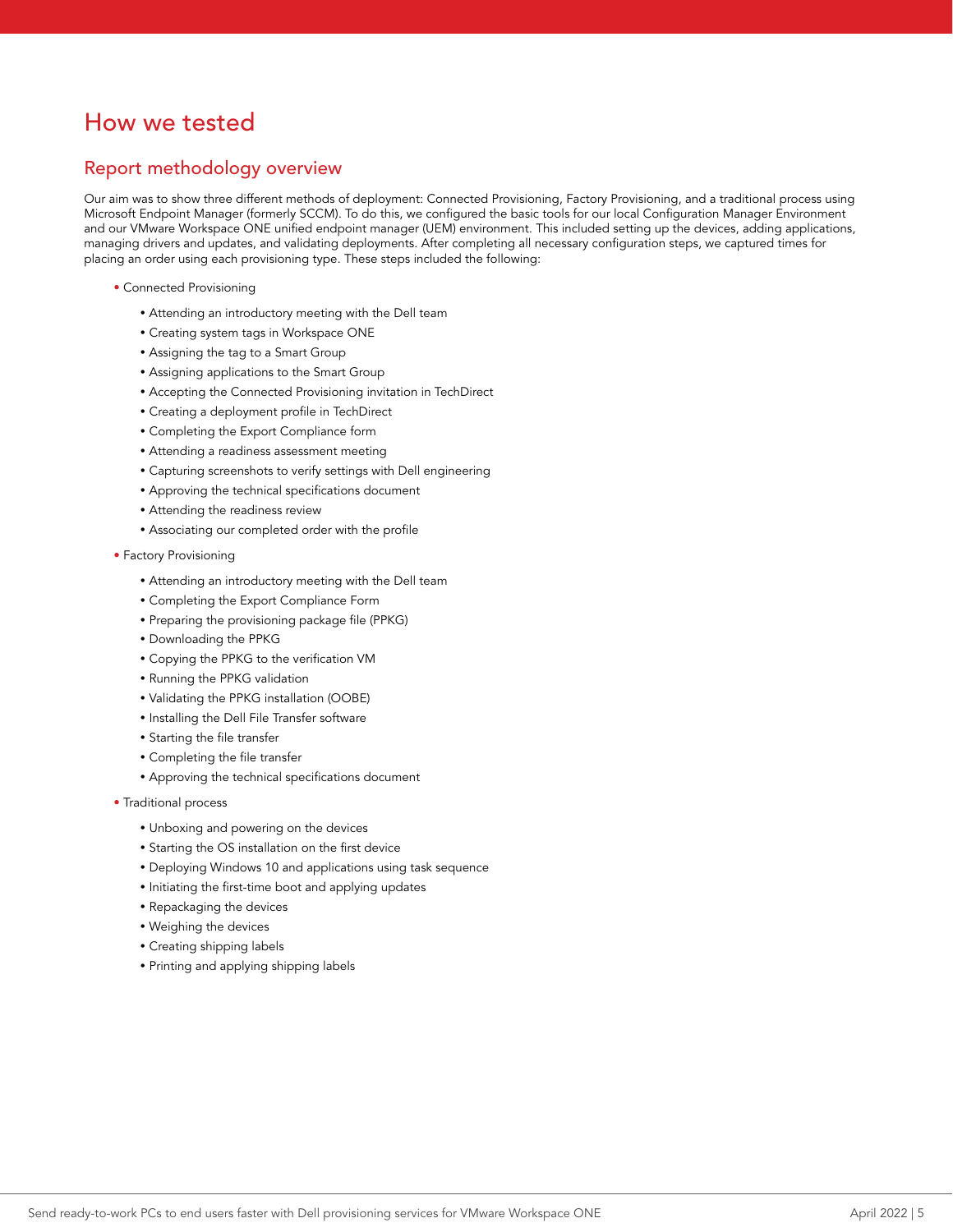# Infrastructure overview

The different provisioning methods shared infrastructure. Connected Provisioning and the traditional process required an Active Directory (AD) server, which the two services shared. Connected and Factory Provisioning required a Workspace ONE UEM console, which the two services shared.

For our Connected and Factory Provisioning environments, we used the Workspace ONE console. We configured our Workspace ONE UEM settings, installed the AirWatch Cloud Connector to connect our local AD server, and added applications and profiles for distribution to our provisioning devices. Then we added the necessary components to integrate our Workspace ONE environment with our local AD server.

Connected Provisioning requires ordering at least 200 system per year. For the purposes of this study, Dell waived that requirement.

Our local environment consisted of one server installed with VMware vSphere 7.0. We installed one Microsoft Windows Server 2022 AD server VM named "DC01" with Domain Name Service (DNS) and Dynamic Host Configuration Protocol (DHCP) roles installed on it. We also installed a management server (site server VM) named "Deployment" with Microsoft Endpoint Configuration Manager version 2111 (formerly known as SCCM) and Microsoft SQL Server 2019 Enterprise Evaluation Edition.

We used the following volumes on the DC01 VM:

- OS volume (40 GB)
- General sharing for CIFS (40 GB)

We used the following volumes on the Deployment VM, which was our Microsoft Endpoint manager:

- OS and Configuration Manager installation 300 GB thin-provisioned
- DB 200 GB thin-provisioned
- Logs 40 GB thin-provisioned
- Backup 40 GB thin-provisioned

After we installed Endpoint Manager, we installed the following roles to the VM:

- Component server
- Distribution point
- Service connection point
- Fallback status point
- Management point
- Site server
- Site database server (database)
- Site database server (transaction log)

### Required installation media

We acquired the relevant installation media and keys for the following items:

- Microsoft Endpoint Configuration Manager 2103 mu\_microsoft\_endpoint\_configuration\_manager\_current\_branch\_version\_2103\_ x86\_x64\_dvd\_77e1425b
- SQL Server 2019 Enterprise Core en\_sql\_server\_2019\_enterprise\_core\_x64\_dvd\_5e1ecc6b
- Windows 10 Enterprise x64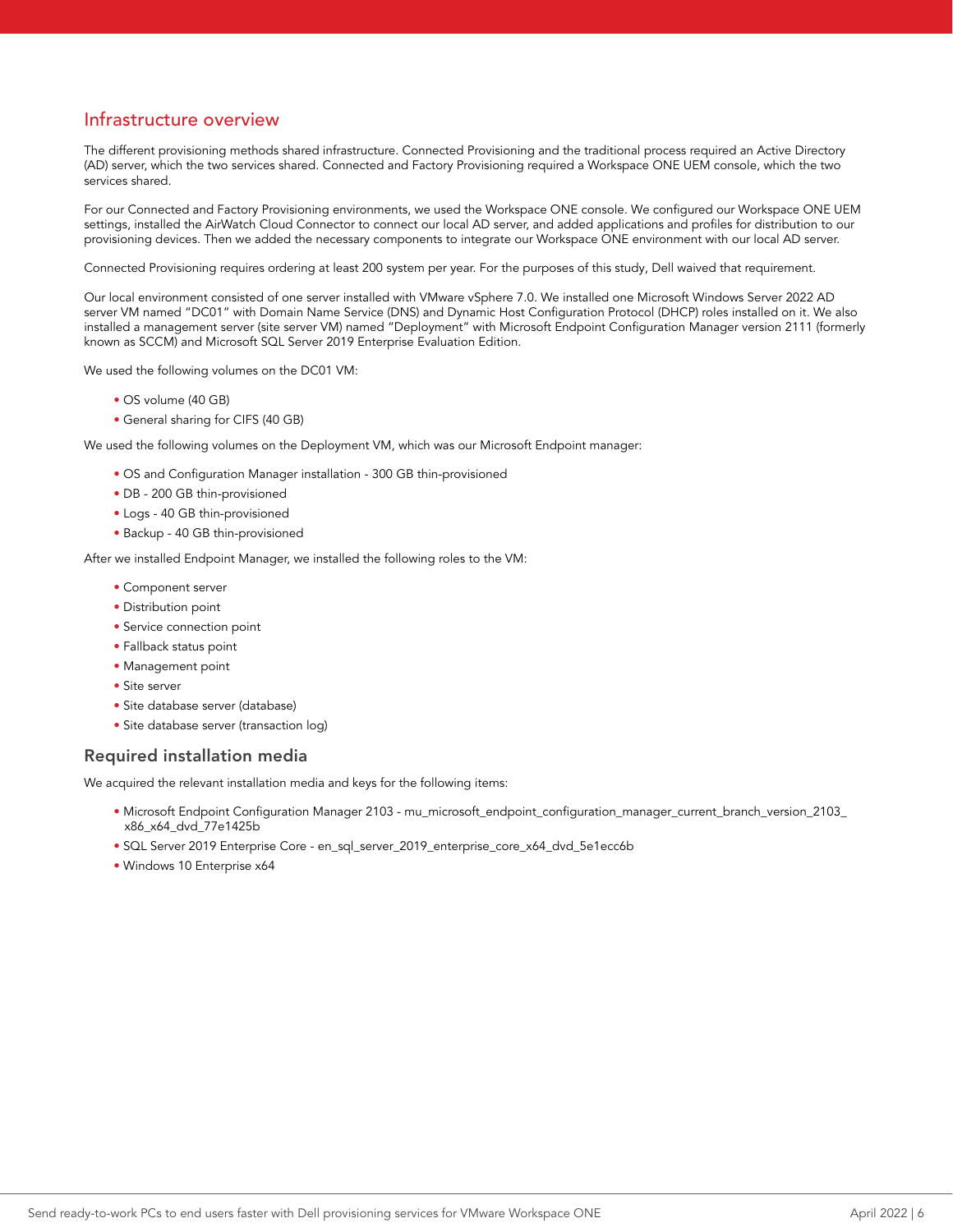# Application details

We deployed applications using either Workspace ONE or Configuration Manager. Microsoft Office requires separate steps for both environments, so we've included those steps in our methodology that follows Table 6.

Table 6: Details for the applications we installed on the devices.

| Product                    | <b>Filename</b>                            | Install command                                               | Uninstall command                                            | <b>URL</b>                                                                                     |
|----------------------------|--------------------------------------------|---------------------------------------------------------------|--------------------------------------------------------------|------------------------------------------------------------------------------------------------|
| Google<br>Chrome           | GoogleChromeStandalone<br>Enterprise64.msi | msiexec/i<br>"GoogleChromeStandaloneEnterprise64.<br>msi" /qn | msiexec /x {27AE757E-<br>4286-3D70-ACB1-<br>4FEAC2F15FB9}/q  | https://<br>chromeenterprise.<br>qoogle/browser/<br>download/#windows-<br>tab                  |
| Notepad ++                 | Notepad++7_9_1.msi                         | msiexec /i "Notepad++7_9_1.msi" /q                            | msiexec /x {84AB9486-<br>65EF-402E-B061-<br>B128FBCEF91B}/q  | https://sourceforge.<br>net/projects/<br>notepadmsi/                                           |
| Slack                      | slack-standalone-<br>4.23.0.0.msi          | msiexec /i "C:\slack-standalone-<br>4.23.0.0.msi" /qn         | msiexec /x {9B7C2512-<br>8A00-4207-8A9E-<br>F837271B2524}/q  | https://slack.<br>com/help/<br>articles/212475728-<br>Deploy-Slack-via-<br>Microsoft-Installer |
| <b>VLC</b> Media<br>Player | vlc-3.0.16-win64.msi                       | msiexec /i "C:\vlc-3.0.16-win64.msi" /qn                      | msiexec /x {1BB20266-<br>7C52-4909-B075-<br>22156F75D22C}/gn | https://get.videolan.<br>org/vlc/3.0.16/win64/<br>vlc-3.0.16-win64.msi                         |
| Zoom                       | ZoomInstallerFull.msi                      | msiexec /i "C:\ZoomInstallerFull.msi" /qn                     | msiexec /x {1B8D4A17-<br>201A-4113-A512-<br>B7DEEF293AF1}/q  | https://zoom.<br>us/client/latest/<br>ZoomInstallerFull.msi                                    |

## Preparing the Configuration Manager environment

### Creating a Microsoft Windows 2019 VM template

- 1. From VMware vCenter, boot the VM to the Windows Server 2019 installation media.
- 2. At the prompt to boot from the CD/DVD location, press any key.
- 3. Click Next.
- 4. Click Install now.
- 5. Click Windows Server 2019 Datacenter Edition (Desktop Experience), and click Next.
- 6. Click the checkbox beside I accept the license terms, and click Next.
- 7. Click the OS drive, and click Next.
- 8. After installation, enter a password for the Administrator, and click Finish.
- 9. Boot to Windows, and log in.
- 10. Disable the firewall, IE enhanced security, and auto logoff with group policy objects.
- 11. Install VMware tools.
- 12. In your VM's hardware, ensure that you are using VMXNET3 for the Network Adapter and VMware Paravirtual for the SCSI controller.
- 13. Select Windows Update, patch to the latest updates, and disable Windows Update.
- 14. Sysprep the device using the following command.
	- C:\Windows\System32\Sysprep.exe /generalize /oobe /shutdown /unattend
- 15. Close the server VM.
- 16. Clone and create "DC01" and "Deployment" VMs, and add necessary disk space as outlined in the Overview section.

### Installing and configuring AD and DNS on the DC01 VM

1. To install Windows remote tools on the AD VM, open a PowerShell window, and run the following command:

Install-WindowsFeature RSAT-ADDS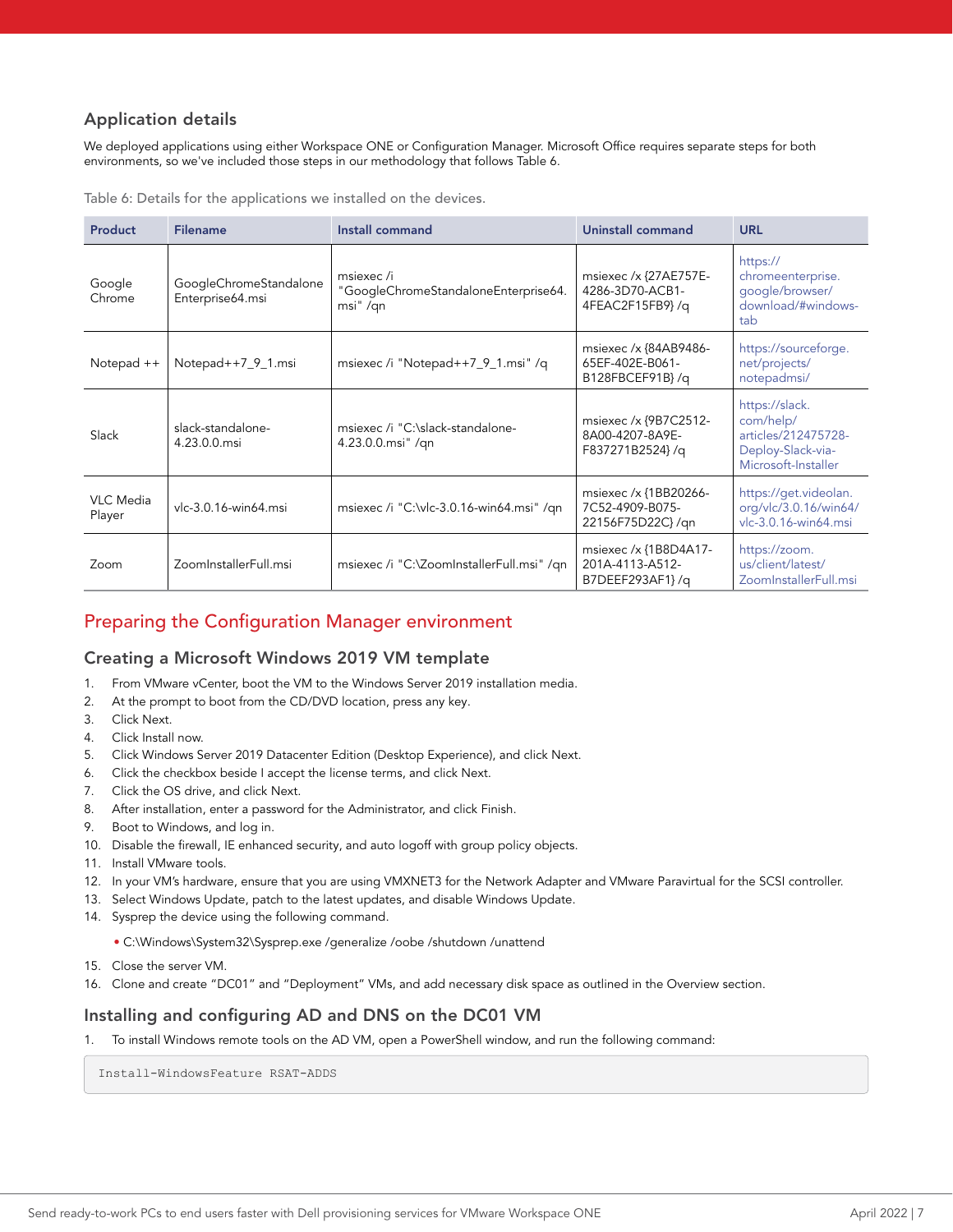- 2. When the installation finishes, close PowerShell.
- 3. Open Server Manager.
- 4. On the Welcome screen, click Add roles and features.
- 5. At the Before you begin screen, click Next three times.
- 6. At the Server Roles screen, select Active Directory Domain Services.
- 7. In the pop-up window, click Add features.
- 8. Click Next three times.
- 9. Verify the roles are correct, and click Install.
- 10. Once installation finishes, close the Add roles and features wizard.
- 11. At the top of the screen in Server Manager, click the flag, and select Promote this server to a domain controller.
- 12. Select Add a new forest, enter a root domain name, and click Next. We chose the name test.local.
- 13. On the Domain controller options screen, enter a password, and click Next.
- 14. On the DNS Options screen, click Next.
- 15. On the Additional Options screen, click Next.
- 16. On the Paths screen, click Next.
- 17. On the Review Options screen, click Next.
- 18. On the Prerequisites screen, verify all prerequisites have passed, and click Install.
- 19. Once AD Domain Services finishes installing, click Finish, and restart the system.
- 20. Open DNS by typing dnsmgmt.msc in a command prompt.
- 21. Traverse the DNS entries to reverse lookup, right-click, and select new zone.
- 22. Select primary zone, and click Next
- 23. Click to select all DNS servers running on domain controllers in this forest, and click Next.
- 24. Click IPv4 Reverse lookup, and click Next.
- 25. Enter an appropriate IP address range. For example, 192.168.0.x.
- 26. Select Allow only secure updates, click Next, and click Finish.

### Customizing Active Directory

1. Configure Active Directory users and computers, and edit the Domain Administrator account to never expire.

### Installing DHCP on the DC01 VM

- 1. Open Server Manager.
- 2. On the Welcome screen, click Add roles and features.
- 3. At the Before you begin screen, click Next three times.
- 4. At the Server Roles screen, select DHCP Server.
- 5. In the pop-up window, click Add features.
- 6. Click Next three times.
- 7. Verify the desired role will install, and click Install.
- 8. Once installation finishes, close the Add roles and features wizard.
- 9. At the top of the screen in Server Manager, click the flag, and select Complete DHCP configuration.
- 10. In the DHCP Post-Install configuration wizard window, click Next.
- 11. At the Authorization screen, click Commit.
- 12. At the Summary screen, click Close.

### Configuring DCHP on the DC01 VM

- 1. In Administrative Tools, open the DHCP service.
- 2. Expand test.local, right-click IPv4, and select New Scope.
- 3. In the New Scope Wizard window, click Next.
- 4. At the scope name screen, name the scope Laptops, and click Next.
- 5. In the IP Address Range, enter the desired scope settings for your network.
- 6. Click Next four times.
- 7. At the Router screen, enter the gateway address that the clients will use, and click Next.
- 8. Click Next three times.
- 9. At the Completing the New Scope Wizard screen, click Finish.
- 10. With the administrator@test.local account added as an administrator, join the Configuration Manager and Deployment VM to the test.local domain.
- 11. Log into the target server using the administrator@test.local user.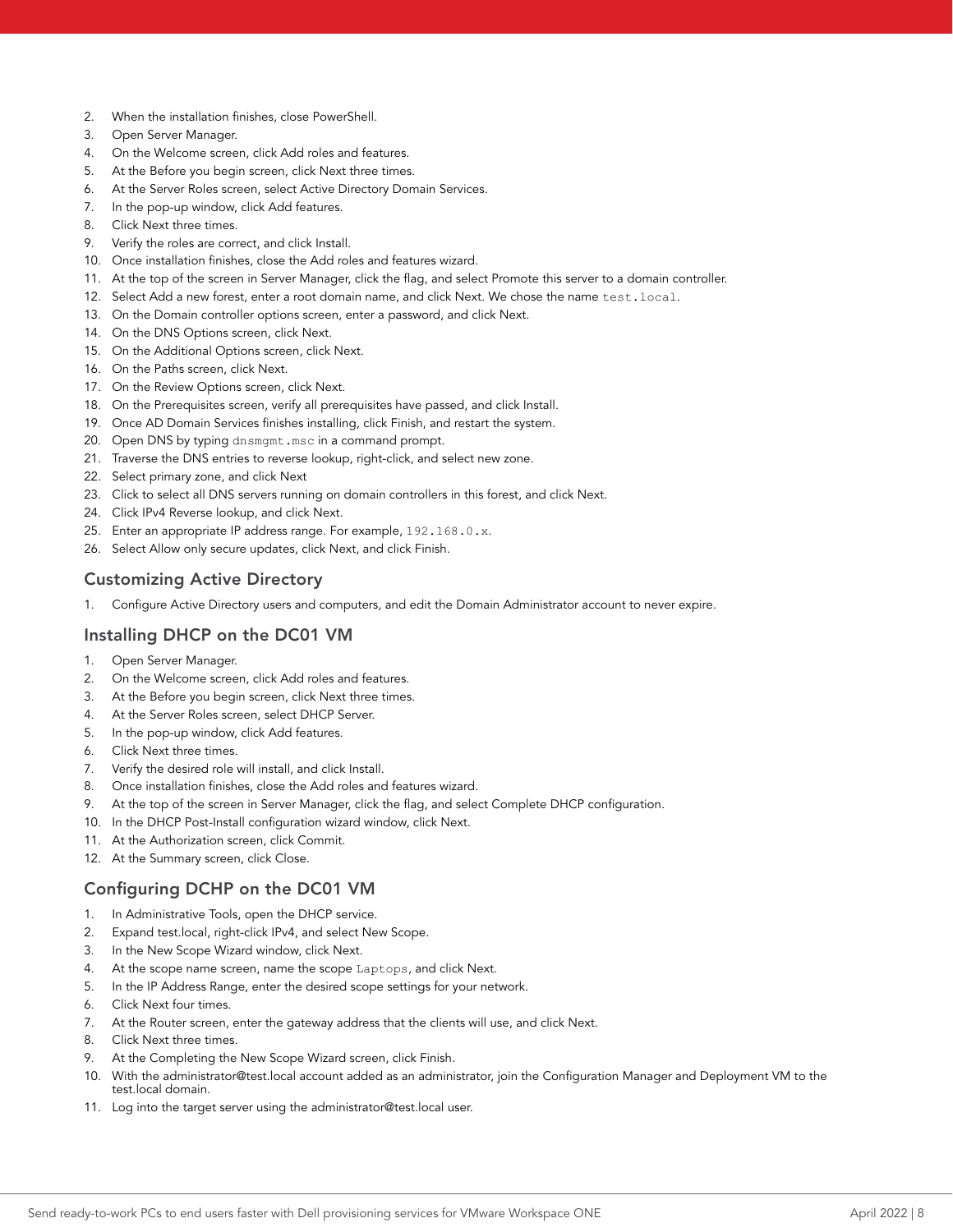### Creating the system management container

1. On the AD VM, open a command window, and run the following:

ADSI edit

- 2. On the toolbar, click Action  $\rightarrow$  Connect to...
- 3. To accept the defaults, click OK.
- 4. Under Default Naming Context  $\rightarrow$  DC=test, DC=local, right-click the System container, and click New  $\rightarrow$  Object...
- 5. Select Container, and click Next.
- 6. Under Value, enter System Management, click Next, and click Finish.

### Setting permissions for Configuration Manager on the DC01 VM

- 1. Open Active Directory Users and Computers.
- 2. On the toolbar, select View, and click Advanced features.
- 3. Under test.local  $\rightarrow$  System, right-click Endpoint Configuration Manager, and click Delegate control.
- 4. Click Next.
- 5. Click Add.
- 6. Click Object types, click Computers, and click OK.
- 7. Enter the computer account for the Endpoint Configuration Manager server as an object name, add the domain administrator account, and click OK.
- 8. Click Next.
- 9. Select Create a custom task to delegate, and click Next.
- 10. Choose This folder, existing objects…, and click Next.
- 11. Click Full Control, and click Next.
- 12. Click Finish.

### Extending the AD schema on the DC01 VM

To publish key information in a secure location, we needed to extend the AD schema for Configuration Manager. The extended schema helps for process deploying as well as for setting up clients and additional services that the Configuration Manager site system roles provide.

- 1. Extract the contents of Configuration Manager installation media to the DC01 AD VM.
- 2. From the installation media, navigate to \SMSSETUP\BIN\X64, right-click extadsch, and run as administrator.
- 3. To confirm the operation was successful, review extadsch.log at the root of the system drive. If successful, the log will include Successfully extended the Active Directory schema.

# Setting up the Configuration Manager server on the deployment VM

### Installing required roles

- Create a deployment share at the root of the installation drive with read and write permissions for everyone. We named our deployment share.
- 2. Verify that the share is accessible. Our share location was \\deployment.test.local\deploymentshare.

### Installing required roles

- 1. Log onto the Endpoint Configuration Manager server.
- 2. In an elevated PowerShell terminal, run the following commands:

```
Set-ExecutionPolicy Unrestricted
```

```
Import-module ServerManager
```

```
Add-WindowsFeature Web-Common-Http,Web-Static-Content,Web-Default-Doc,Web-Dir-Browsing,Web-Http-
Errors,Web-Http-Redirect,Web-Asp-Net,Web-Net-Ext,Web-ASP,Web-ISAPI-Ext,Web-ISAPI-Filter,Web-
Http-Logging,Web-Log-Libraries,Web-Request-Monitor,Web-Http-Tracing,Web-Basic-Auth,Web-Windows-
Auth,Web-Url-Auth,Web-Filtering,Web-IP-Security,Web-Stat-Compression,Web-Mgmt-Tools,Web-
WMI,RDC,BITS -Restart
```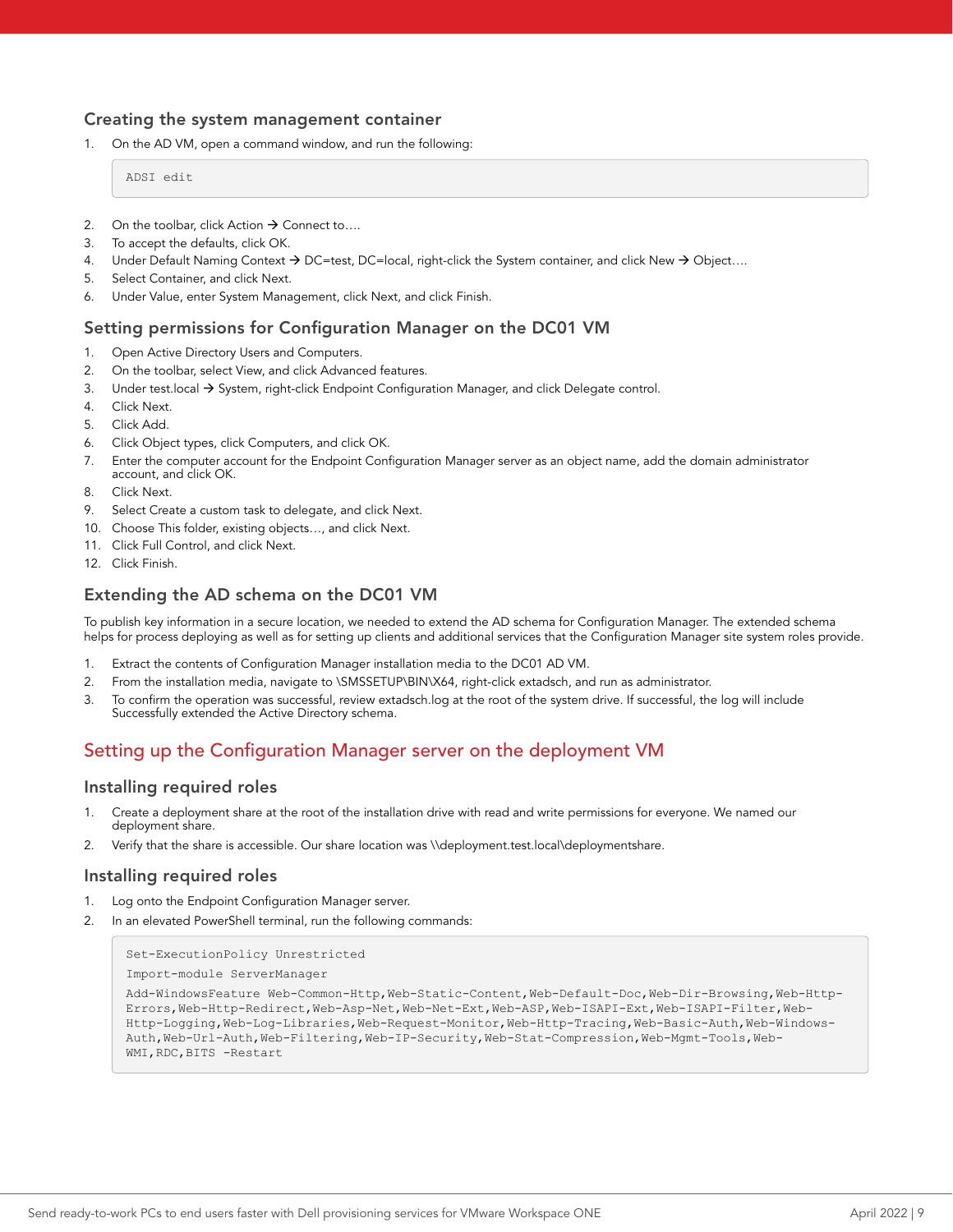### Installing the Windows 10 Assessment and Deployment Kit (ADK) on the deployment VM

For additional information around the Windows ADK, review the documentation at [https://docs.microsoft.com/en-us/windows-hardware/get](https://docs.microsoft.com/en-us/windows-hardware/get-started/adk-install)[started/adk-install.](https://docs.microsoft.com/en-us/windows-hardware/get-started/adk-install) The site contains the latest versions for both installations.

- 1. Download the Windows Assessment and Deployment Kit for Windows 10 from https://go.microsoft.com/fwlink/?linkid=2165884.
- 2. Click the executable adksetup.exe.
- 3. Click Next twice.
- 4. Accept the licensing agreement.
- 5. On the Select the features you want to install screen, select the following features, and click Install:
	- Deployment Tools
	- Imaging and Configuration Designer (ICD)
	- Configuration Designer
	- User State Migration Toll (USMT)
- 6. Using the link above, download the Windows PE add-on for the ADK.
- 7. Specify location, and click Next.
- 8. Select the following features to install:
	- Deployment Tools
	- Imaging and Configuration Designer (ICD)
	- Configuration Designer
	- User State Migration Tool (USMT)
- 9. Click next, and click Close.

### Installing the Windows ADK Windows Preinstall Environment add-ons – Windows 10 on the deployment VM

- 1. Download adkwinpesetup.exe from https://docs.microsoft.com/en-us/windows-hardware/get-started/adk-install.
- 2. Run adkwinpesetup.exe.
- 3. Accept the default locations, and click Next.
- 4. Select Windows Preinstallation Environment (PE), click Install, and click Close.

### Installing Microsoft SQL Server 2019 on the deployment VM

- 1. Log into the deployment Configuration Manager VM as administrator@test.local.
- 2. Attach the installation media for SQL 2019 enterprise core, and run the setup.exe file.
- 3. In the SQL Server Installation Window, from the left menu, select Installation, and select New SQL Server stand-alone installation or add features to an existing installation.
- 4. In the SQL Server 2016 Setup Window, select the evaluation edition.
- 5. On the License Terms page, accept the terms, and click Next.
- 6. On the Microsoft Update screen, check the box for Use Microsoft Update to check for updates, and click Next.
- 7. On the Feature Selection screen, under Instances Features, select Database Engine Services and locations for your instance root and Shared Features directory, and click Next. We used our second virtual volume.
- 8. On the Instance Configuration screen, select Default Instance, and leave the default Instance ID.
- 9. On the Server Configuration screen, set Startup Type to Automatic for all four services. Select Grant Perform Volume Maintenance Task privilege to SQL Server Database Engine Service.
- 10. Select Collation.
- 11. In Collation, verify that the Database Engine is set to SQL\_Latin1\_General\_CP1\_CI\_AS, and click Next.
- 12. In Database Engine Configuration, select mixed authentication mode.
- 13. Under Specify SQL Server administrators, click Add Current User, and click Add.
- 14. Add the Configuration Manager Admins group, and click OK.
- 15. In Data Directories, verify that the additional data drive is listed as the Data root directory.
- 16. In TempDB, enter the following settings:
	- Number of files: 1
	- Initial size (MB): 1,024
	- Autogrowth (MB): 512
	- Data directories: [use default]
	- Initial size of TempDB log file (MB): 1,024
	- Autogrowth (MB): 512
	- Log directory: [use default]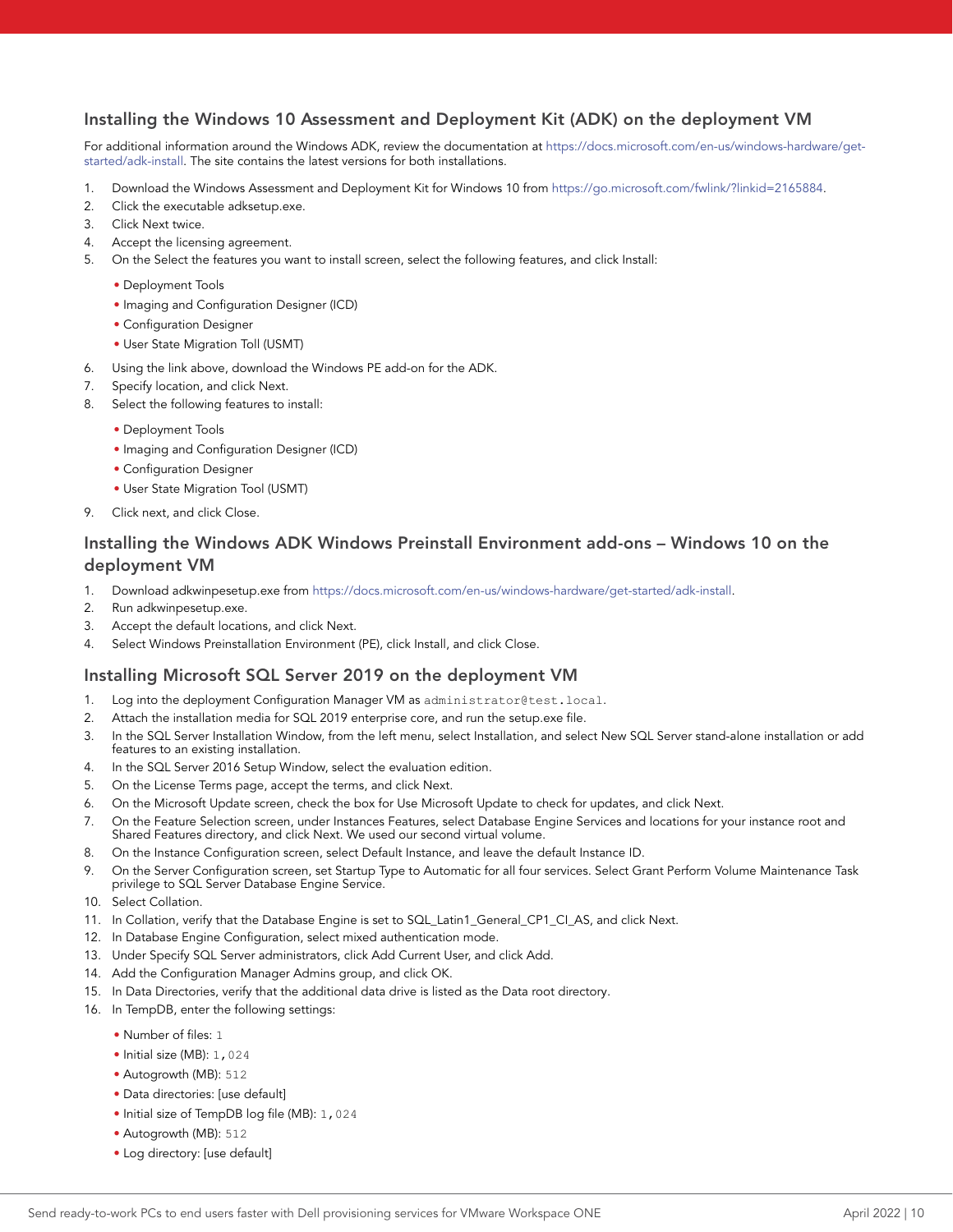- 17. In Memory, select Recommended. For Min Server Memory (MB), type 8,192, and for Max Server Memory (MB), type 16,384.
- 18. Click Next.
- 19. In Ready to Install, review your settings, and click Install.
- 20. Click Next.
- 21. At Ready to Install, run the SP2CU6 SQL server update.
- 22. Run Windows updates.

### Installing Report Viewer and the SQL Server Management Studio on the deployment VM

- 1. Download the Report Viewer from<https://www.microsoft.com/en-US/download/confirmation.aspx?id=6442>, and install using all defaults.
- 2. In the SQL Server Installation Center, select Install SQL Server Management Studio.
- 3. Click the link to Download SQL Server Management Studio (SSMS).
- 4. From your Downloads folder, run SSMS-Setup-ENU.exe.
- 5. In the Microsoft SQL Server Management Studio installation wizard, click Install.
- 6. To restart your server after the installation completes, click Restart.

### Changing SQL service to start as local system

- 1. Open SQL Server Configuration Manager.
- 2. Under SQL Service Services, right-click the SQL Server instance, and click Properties.
- 3. For Log on as, select Built-in account, and Local System. Click OK, and click Restart.

### Installing Windows Server Update Services role on the deployment VM

- 1. Open Server Manager.
- 2. Click Add Roles and Features.
- 3. Select Windows Server Update Services, and click Next.
- 4. Uncheck WID Connectivity, select SQL Server Connectivity, and click Next.
- 5. Select an appropriate directory for Windows updates. We used \\deploy\wsusupdates\.
- 6. On the database instance selection screen, enter the database server name, and click Check Connection. Ensure you see the
- Successfully connected to server message, and click Next
- 7. Click Install.
- 8. Click Close.

### Installing Endpoint Configuration Manager update 2002 on the deployment VM

- 1. Sign into the Endpoint Configuration Manager VM using the administrator@test.local account.
- 2. Attach the Configuration Manager update 2002 Installation media to the management server.
- 3. Open splash.hta.
- 4. Click Install.
- 5. Read Before You Begin, and click Next.
- 6. Choose Install a primary site.
- 7. Choose Use typical options.
- 8. Enter the product key, enter a Software Assurance Date, and click Next.
- 9. Check the boxes to accept the License Terms, and click Next.
- 10. Enter a path for the prerequisite file downloads, and click Next. We used User\Downloads\ConfigMgr.
- 11. Select a language, and click Next for both server and client.
- 12. On the Site and Installation Settings screen, enter a site code for the primary site and site name, and click Next. We used PTL and PTlabs, respectively.
- 13. On the Primary Site Installation screen, select Install the primary site as a stand-alone site, and click Next.
- 14. On the Database Information screen, leave the defaults, and click Next.
- 15. On the Database Information screen, click Next.
- 16. On the SMS Provider Settings screen, click Next.
- 17. On the Client Computer Communications Settings screen, select Configure the communication method on each site system role. Select Clients will use HTTPs when they have a valid PKI certificate..., and click Next.
- 18. On the Site System Roles screen, for client connections for both the management and distribution points, select HTTP. Click Next.
- 19. On the Diagnostic and Usage Data screen, click Next.
- 20. On the Service Connection Point Setup screen, click Next.
- 21. On the Settings Summary screen, click Next.
- 22. Click Install.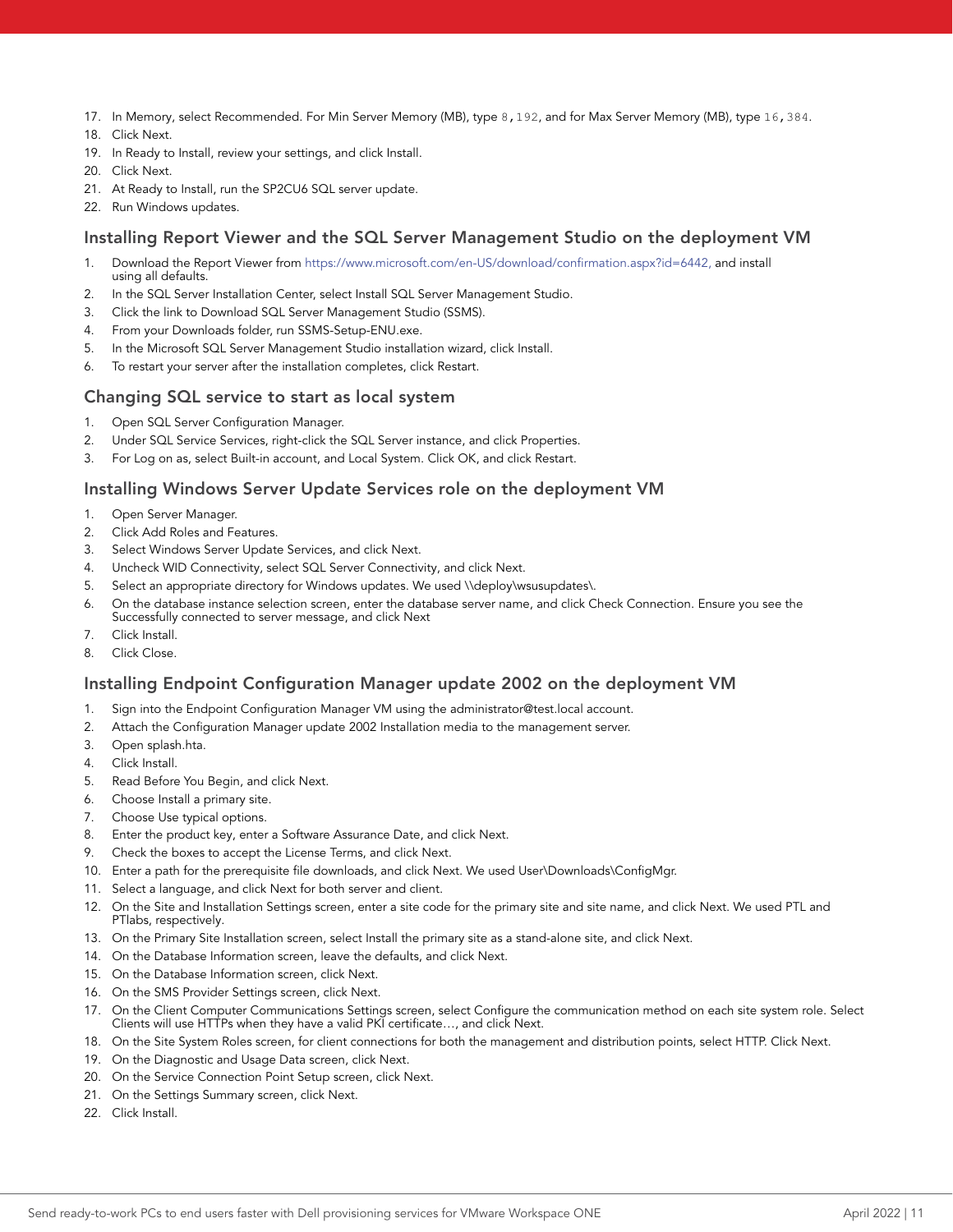### Enabling the PXE service on the distribution point on the deployment VM

- 1. Open Configuration Manager  $\rightarrow$  Administration  $\rightarrow$  Distribution points, and right-click Properties.
- 2. Navigate to PXE. Select the following, and click OK:
	- Enable PXE support for clients
	- Allow distribution point to respond to incoming PXE requests
	- Enable unknown computer support
	- Enable a PXE responder without Windows Deployment services

### Adding a network access account

- 1. In the Configuration Manager console, navigate to Administration  $\rightarrow$  Site Configuration  $\rightarrow$  Sites.
- 2. Right-click the target site, and under Configure Site Components, select Software Distribution.
- 3. To add a new user, select Existing account in Network access account, and click the star.
- 4. Select the domain administrator account, and click OK twice.

### Importing Windows 10 software for .wim creation on the deployment VM

- 1. On the Endpoint Configuration Manager VM, launch the Configuration Manager console.
- 2. Navigate to Software Library  $\rightarrow$  Overview  $\rightarrow$  Operating Systems Images.
- 3. Right-click Operating systems images, and click Add Operating System Image.
- 4. On the Data Source page, specify the path to Windows 10 2004 install.wim file. Note: This must be a UNC path to a file share. We used DC01.
- 5. Select 3 Windows enterprise and x64, and Click Next.
- 6. Enter the image details for reference.
- 7. Click Next twice.
- 8. Close Add Operating System Wizard.

### Creating a Windows 10 .wim file

- 1. Extract the Windows 10 installation ISO.
- 2. Find the index number of your image:

dism /Get-ImageInfo /ImageFile:[extracted win10 image root]\sources\install.wim"

#### 3. Mount the package:

```
dism /mount-wim /wimfile:" [extracted win10 image root]\\sources\install.wim" /index:3 /
mountdir:"C:\Mount"
```
#### 4. Add the update packages:

```
dism /Add-Package /Image:"C:\Mount" /PackagePath="C:\UpdateTools\UpdatePackages" /LogPath="C:\
UpdateTools\update.log"
```
#### 5. Commit changes to the image:

dism /Unmount-wim /mountdir:"C:\Mount" /commit

- 6. Add computer account to Full Control of System Management Container.
- 7. Add computer account to the local administrator group for the site server.
- 8. Create a boundary and boundary group.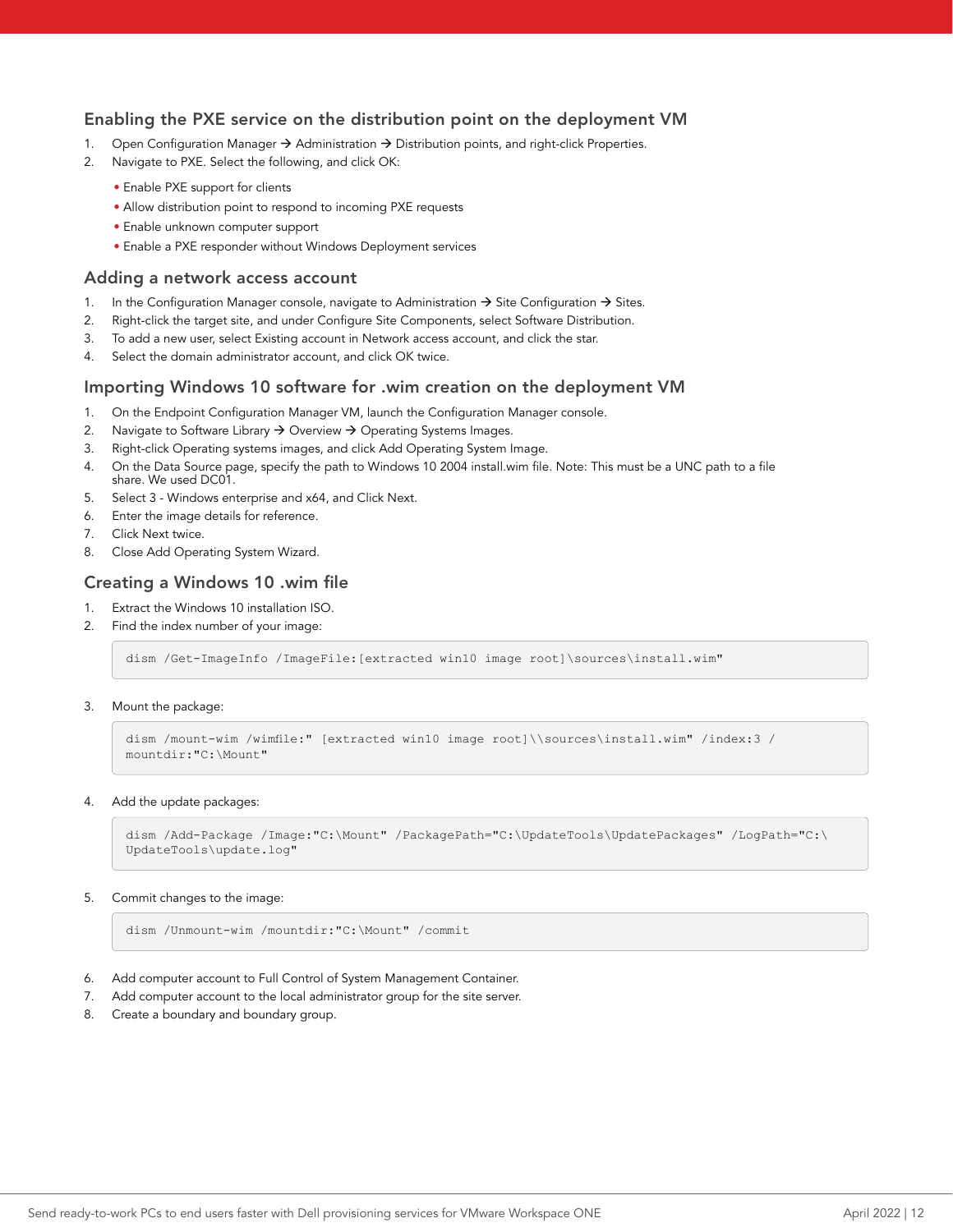### Importing application files to Configuration Manager

- 1. Download the application installer file, and copy it to the DC01 network share. For URLs, see Table 6.
- 2. In Configuration Manager, navigate to Open software library  $\rightarrow$  Overview  $\rightarrow$  Application Manager  $\rightarrow$  Applications  $\rightarrow$  Create new application.
- 3. In the Create Application Wizard, select Automatically detect information about this application from installation files, and click Browse for location.
- 4. Navigate to the share location, and select the relevant .msi file for the target application, and click Open. For example, we used [\\\[deployment](file:///\\[deployment) server]]\deployment \applications\Chrome\GoogleChromeEnterpriseBundle64\Installers\ GoogleChromeStandaloneEnterprise64.msi for the Chrome installation.
- 5. Click Next.
- 6. In View imported information, click Summary.
- 7. In Summary, click Next.
- 8. Click Close.
- 9. Right-click the application, and select Distribute Content.
- 10. On the Distribute Content Wizard, click Next.
- 11. On the Content screen, click Next.
- 12. On the Content Destination screen, select Add, and select the target distribution point. Click Okay, and click Next.
- 13. On the Summary Screen, click OK.
- 14. Right-click the target application, and click Properties.
- 15. Select Allow this application to be installed from the Install Application task sequence action without being deployed.
- 16. For each of the following applications, complete steps 1 through 15:
	- Chrome
	- Notepad++
	- Slack
	- VLC media player 3.0.16 (64-bit)
	- Zoom

Note: We later refer to steps 9 through 15 as the Application Distribution steps.

### Creating an Office 365 application package on the deployment VM

- 1. Click Software Library  $\rightarrow$  Office 365 Client Management  $\rightarrow$  Office 365 installer.
- 2. Name the package, select a location, and click Next.
- 3. Select the following, and click Next:
	- x64
	- Office 365
	- Office plus
	- Semiannual update
	- Newest version available
	- English
- 4. Accept the EULA.
- 5. Do not include Access, OneDrive, Skype for business (Groove), and publisher.
- 6. Click Finish and Submit.
- 7. To distribute the Office 365 content, complete the Application Distribution steps.

### Creating a driver share on the deployment VM

- 1. On the Configuration Manager server, open File Explorer.
- 2. At the root of C:\, create a folder called Drivers.
- 3. Right-click the newly created folder, select Give access to, and select Specific People.
- 4. In the Network Access window, type everyone, and click Add.
- 5. Select Everyone, change Permissions Level to Read/Write, and click Share.
- 6. In the Configuration Manager Console, on the Software Library panel, Under Operating Systems, select Driver Packages.
- 7. In the toolbar, click Create Driver Package.
- 8. In the Create Driver Package window, type DriverPackage01. Click Browse.
- 9. Browse to the deployment server, and select the shared Drivers folder.
- 10. Create a new folder called DriverPackages. Select the DriverPackages folder, and click OK.
- 11. Click OK.
- 12. Right-click the new Driver package, and select Distribute Content. To distribute to the Deployment nodes, complete the prompts. Before continuing, wait until the package shows as distributed.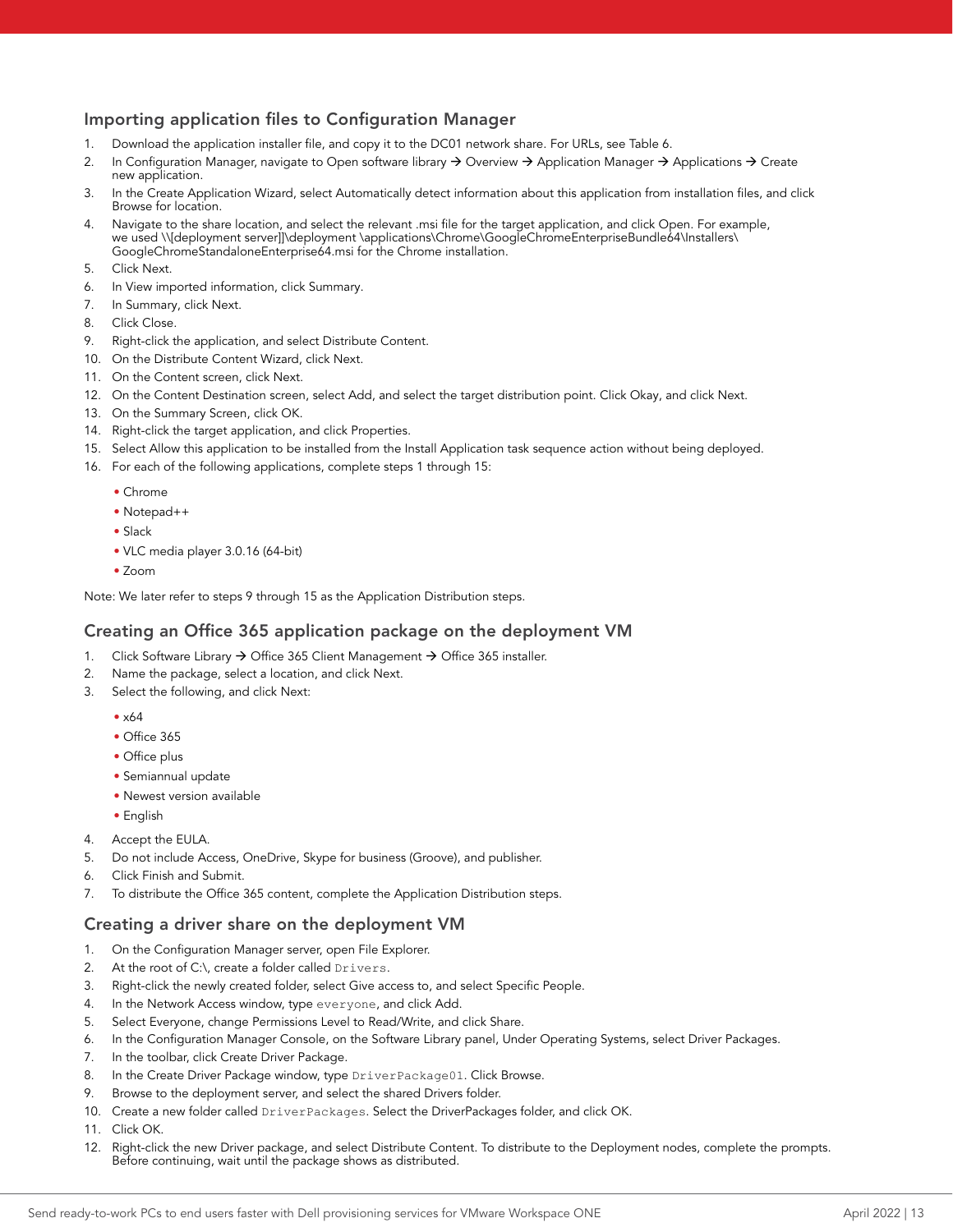### Adding drivers to the prepared task sequence for a new system

We downloaded the drivers for our testing from [https://www.dell.com/support/kbdoc/en-us/000181846/latitude-5420-windows-10-driver](https://www.dell.com/support/kbdoc/en-us/000181846/latitude-5420-windows-10-driver-pack)[pack](https://www.dell.com/support/kbdoc/en-us/000181846/latitude-5420-windows-10-driver-pack) and added the drivers to our deployment share.

- 1. In Software Library, in Configuration Manager, under Operating Systems, select Drivers.
- 2. In Home, in the toolbar, click Import Driver.
- 3. Click Browse, and navigate to the Driver Share. Select the folder containing the drivers, and click OK.
- 4. Click Next.
- 5. Once the system finishes validating the driver information, verify that you've included the correct drivers, and click Next.
- 6. Select the Driver Package added earlier, and click Next. When asked to update the distribution points, click Yes.
- 7. Select the Boot image (x64), select to include only updates to the Boot Image, and click Yes. When asked to update the distribution points, click Yes twice.
- 8. In Summary, click Next.
- 9. Once complete, click Finish.

### Creating a Configuration Manager task sequence to deploy Windows 10 on the deployment VM

- 1. Launch the Configuration Manager console.
- 2. Navigate to Software Library  $\rightarrow$  Overview  $\rightarrow$  Operating Systems  $\rightarrow$  Task Sequences.
- 3. Right-click Task Sequences, and click Create Task Sequence.
- 4. Select Install an existing image package, and click Next.
- 5. Specify a task sequence as windows 10 x64, select Run as high performance power plan, and click Next.
- 6. Select the image.
- 7. Select Partition, and before installing the operating system, format the target computer. Deselect Configure task sequence for use with Bitlocker. Enable the administrator account, enter an administrator password, and click Next.
- 8. Specify the domain, OU, and administrator account, and click Next.
- 9. Select the Configuration Manager client you want, and click Next.
- 10. In State Migration, deselect all configuration state migration boxes, and click Next.
- 11. Do not include any software updates, and click Next.
- 12. On the Install Application screen, click the Add button.
- 13. Add the Slack, click OK, and click Next.
- 14. Confirm the settings, and click Next.
- 15. Click Close.

### Editing the task sequence on the deployment VM

- 1. Open software library  $\rightarrow$  Overview  $\rightarrow$  Operating System  $\rightarrow$  Task sequence.
- 2. Right-click the new sequence, and rename it Windows x64 Traditional Deployment.
- 3. Right-click the new sequence, and select Edit.
- 4. Add task sequence items, and reorder the tasks so that the sequence matches our Task Sequence below. Click OK.

#### Deployment task sequence

- Restart in Windows PE.
- Partition Disk 0 BIOS.
- Partition Disk 0 UEFI.
- Apply operating system.
- Apply Windows settings.
- Apply network setting.
- Apply device drivers.
- Setup Windows and Configuration Manager.
- Install Software Updates (to add this step, click Add. Under Software, navigate to Install Software Updates.).
- Select Install Software Updates, and for type of software update deployment, select Available. From cached scan results, deselect Evaluate software updates.
- Install applications.
- Restart computer (To add this step, click Add. Under General, navigate to Restart Computer.).
- For Specify what to run after restart select the currently installed default operating system.
- Select Restart computer, and deselect Notify the user before restarting.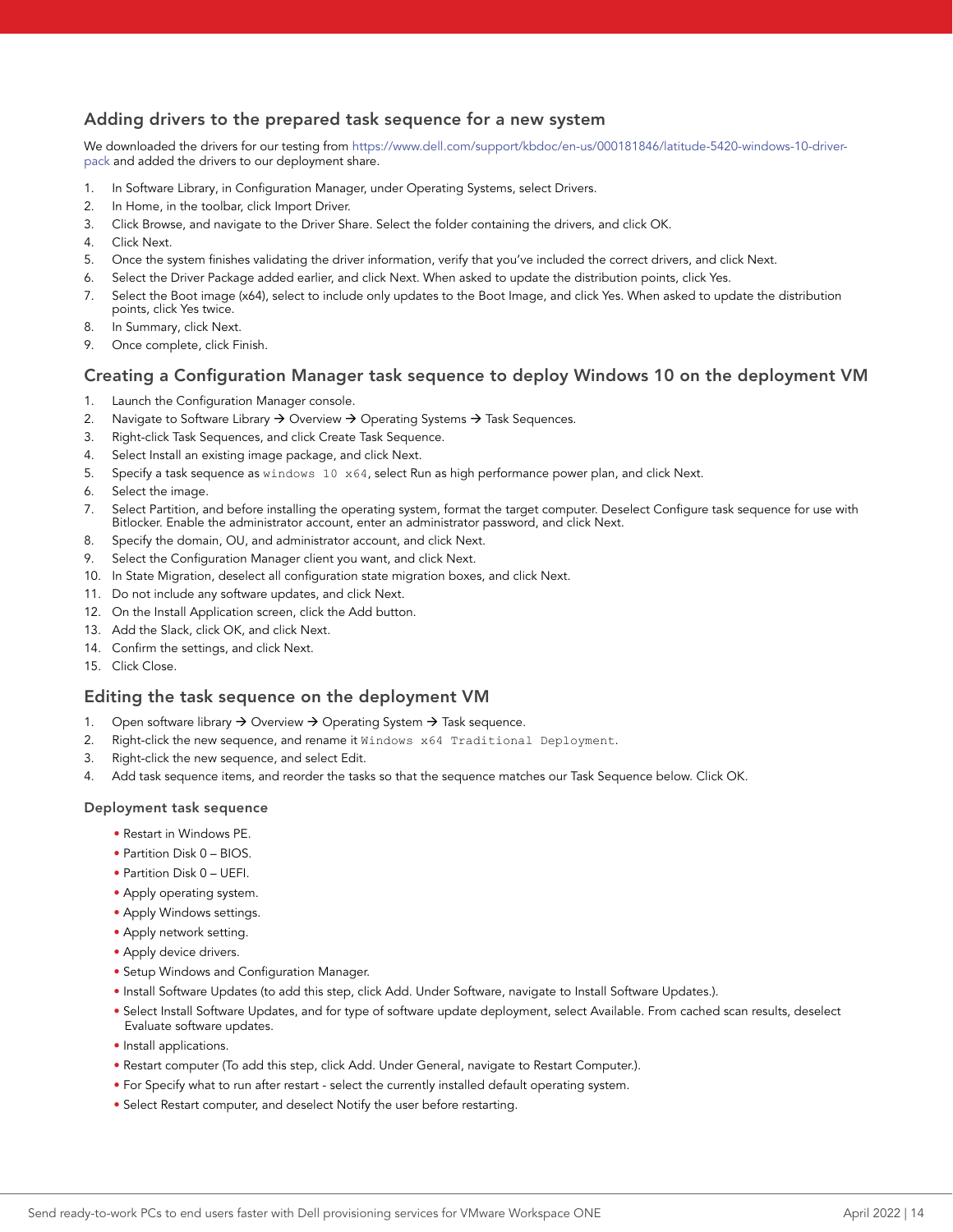### Deploy the task sequence to unknown systems

- 1. Right-click the deployment task sequence, and select Deploy.
- 2. In the Deploy Software Wizard, for Collection, click Browse.
- 3. Select All Unknown Computers, and click OK.
- 4. Click Next.
- 5. For Purpose in Deployment Settings, select Required, and for make available to the following, select Only media and PXE.
- 6. In Scheduling, enable Schedule when this deployment will become available, and create a new assignment for Assign immediately after this event and As soon as possible. Click Summary.
- 7. Click Next and Close.

Note that we completed steps 1 through 7 between each new system deployment.

# Configuring the Workspace ONE UEM Console

### Configuring our Workspace ONE Account

To configure our Workspace ONE account, we purchased a domain and connected it to an email service. We validated the email in Workspace ONE and completed the following tasks:

- Connect to Workspace ONE Access
- Auto-discovery
- Mobile single sign-on

### Installing the Workspace ONE Cloud Connector

- 1. From your AD server, in the Workspace ONE UEM console, navigate to Groups and Settings  $\rightarrow$  All Settings  $\rightarrow$  System  $\rightarrow$ Advanced  $\rightarrow$  Site URLs.
- 2. Under AirWatch Cloud Messaging (AWCM), verify that Enable AWCM Server is enabled. Note the AWCM Server External Hostname.
- 3. To verify connectivity to the AWCM server, click Test Connection. Close the settings page.
- 4. Under Workspace ONE and AirWatch Cloud Connector (ACC) and Directory in Getting Started, click Configure.
- 5. Under Downlaod Installer in ACC and Directory, enter a Password for the ACC certificate. Confirm the password, and click Continue.
- 6. Once downloaded, run the AirWatch Cloud Configuration.
- 7. On the AD server, run the AirWatch Cloud Connector 21.9.0.0 Installer.
- 8. In the AirWatch Cloud Connector Installation Wizard, click Next.
- 9. Accept the License Agreement, and click Next.
- 10. Accept the Default Destination Folder, and click Next.
- 11. Enter the Certificate Password you used in step 5, and click Next.
- 12. Do not designate an outbound proxy, and click Next.
- 13. At the popup for adding registry keys for TLS 1.2, click OK.
- 14. Once complete, click Finish, and to reboot the VM, click Yes.
- 15. In the Workspace ONE UEM console, navigate to Groups and Settings  $\rightarrow$  System  $\rightarrow$  Enterprise Integration  $\rightarrow$  Cloud Connector.
- 16. On the bottom of the page, click Test Connection, and verify that the Connector functions as expected.

### Changing settings for the Workspace ONE account

- 1. From the Workspace ONE UEM console, navigate to Groups and Settings  $\to$  Devices & Users  $\to$  Windows  $\to$  Windows Desktop  $\to$ Staging & Provisioning.
- 2. For Workspace ONE Drop Ship Provisioning under the Workspace ONE Drop Ship Provisioning section, select Enable. Note that this affects both Factory and Connected Provisioning services.

### Adding Applications in Workspace ONE

- 1. From the Workspace ONE UEM console, navigate to Apps and Books  $\rightarrow$  Applications  $\rightarrow$  Native.
- 2. Click Add  $\rightarrow$  Application File.
- 3. Click Upload.
- 4. On the Add screen, click Choose File.
- 5. Navigate to the target application, and select the target file. Click Okay.
- 6. Click Save.
- 7. On the Application screen, click Save & Assign.
- 8. On the Assignment screen, click Next. (We did not create an assignment at this time.)
- 9. On the View Assignment screen, click Publish.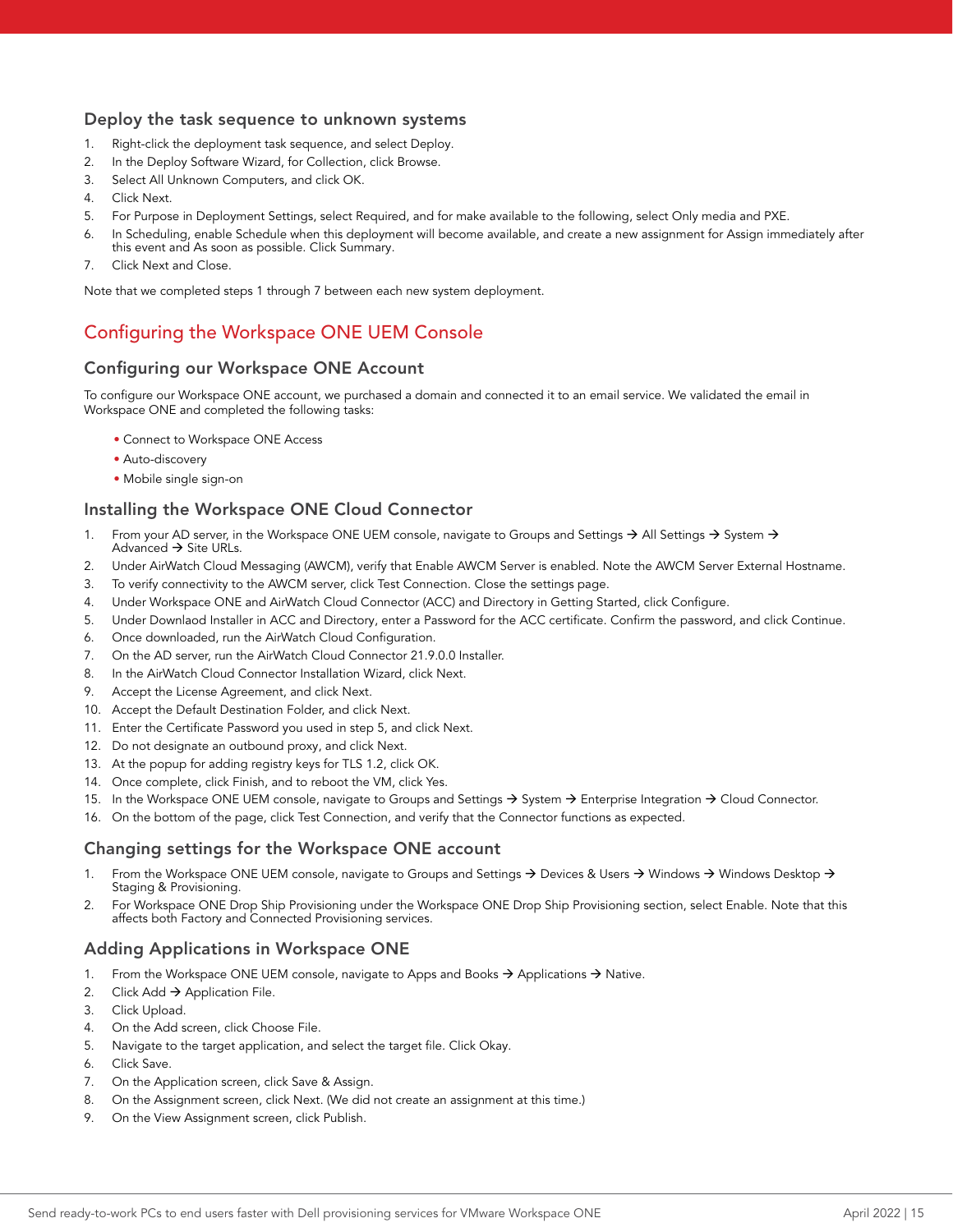### Creating the Office 365 application package for Workspace ONE

- 1. On the Deployment server, create a working folder. We used  $c:\overline{c:}\$
- 2. Navigate to config.office.com, and create an XML file. We provide our example configuration.xml file below. Copy the configuration.xml file to the root of the working folder.
- 3. Download the Office Deployment Tool from [https://www.microsoft.com/en-us/download/details.aspx?id=49117.](https://www.microsoft.com/en-us/download/details.aspx?id=49117)
- 4. Extract the files to the working folder.
- 5. Create a new file named Download.cmd, and add the following code:

```
@echo off
pushd %~dp0
echo Downloading Office 365 Pro Plus Retail x64 source files
setup.exe /download configuration.xml
```
- 6. To begin the download, double-click Download.cmd.
- 7. Create a new file named uninstall.xml, and include the following code:

```
<Configuration>
<Remove>
<Product ID="O365ProPlusRetail">
<Language ID="en-us"/>
</Product>
</Remove>
<Display Level="None" AcceptEULA="TRUE"/>
</Configuration>
```
8. Once complete, compress the working folder into Office.zip.

### Adding Office 365 to Workspace ONE

- 1. From the Workspace ONE UEM console, navigate to Apps and Books  $\rightarrow$  Applications  $\rightarrow$  Native.
- 2. Click Add  $\rightarrow$  Application File.
- 3. Click Upload.
- 4. On the Add screen, click Add.
- 5. Navigate to and select the Office.zip file. Click Okay.
- 6. Click Save.
- 7. On the Application screen, configure the following application details, and click Save & Assign:
	- For the Supported Processor Architecture, select 64-bit.
	- For App Uninstall Process in Files, select Input for the Custom script type. For Uninstall Command, type setup.exe / CONFIGURE uninstall.xml.
	- For Install Command in Deployment Options, type setup.exe /CONFIGURE configuration.xml.
	- In When To Call Install Complete section, choose the following:
		- Identify Application By: Defining Criteria
		- Criteria Type: File Exists
		- Path: C:\Program Files\Microsoft Office\root\Office16\OUTLOOK.EXE
- 8. In Assignment, click Next. (We did not create an assignment at this time.)
- 9. In View Assignment, click Publish.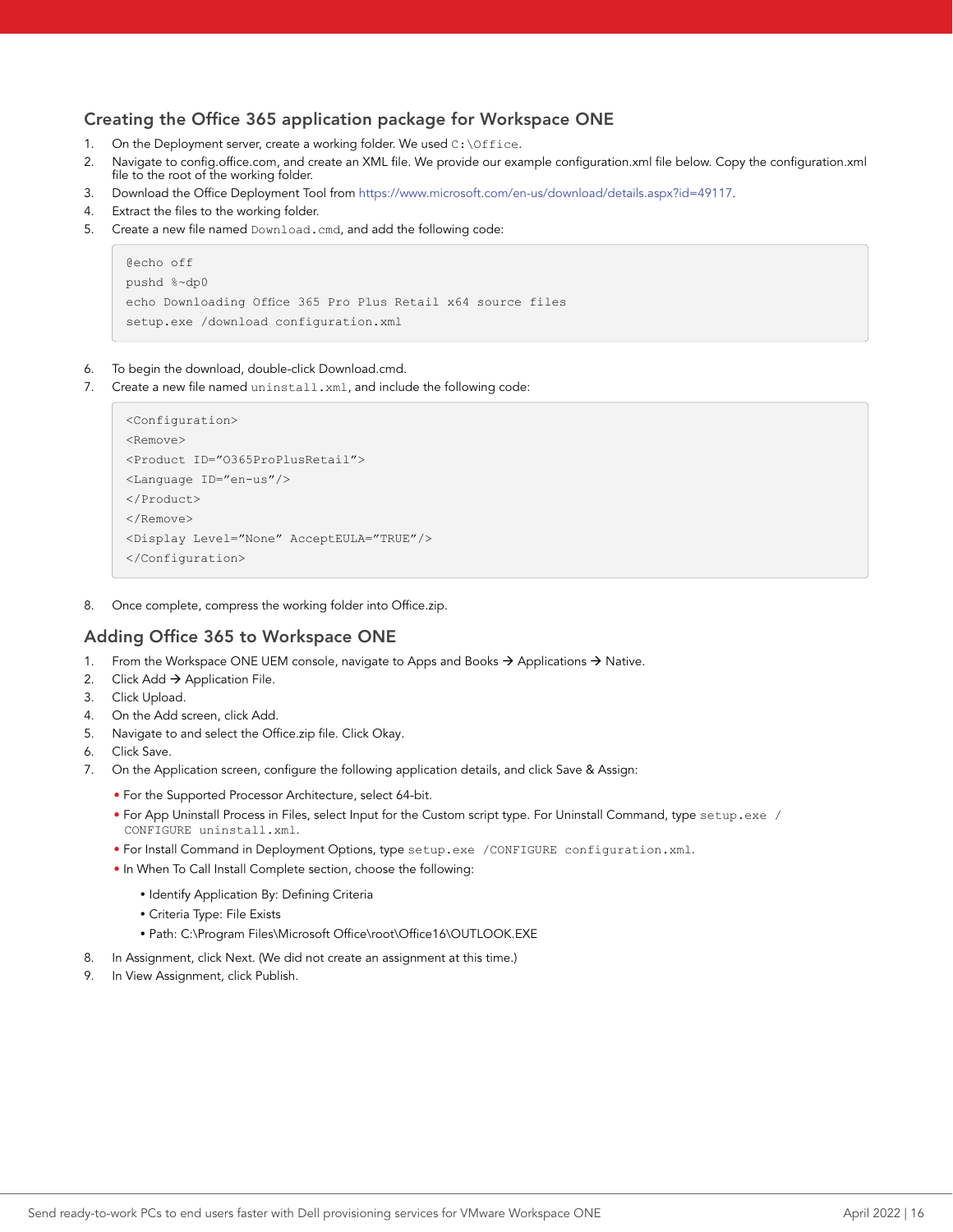## Creating the target profile

- 1. From the Workspace ONE UEM console, Navigate to Devices  $\rightarrow$  Profiles & Resources  $\rightarrow$  Profiles.
- 2. Click Add  $\rightarrow$  Add Profile.
- 3. In Add Profile, select Windows.
- 4. In Device Type, select Windows Desktop.
- 5. In Select Context, select Device Profile.
- 6. We made the following changes on the nested menus, and clicked Save & Publish. We added a Custom Setting to add an additional user.
	- General
		- Name: Connected Provisioning
		- Assignment Type: Auto
		- Track Profile Status during OOBE Provisioning: Yes
	- Password
		- Password Complexity: Simple
		- Require Alphanumeric Value: Require
		- Password Expiration (days): 0
	- Wi-Fi
		- Service Set Identified: [pt-temp-wifi]
		- Hidden Network: No
		- Auto-Join: Yes
		- Security Type: WPA2 Personal
		- Encryption: TKIP
		- Password: [Relevant Password]
	- Firewall
		- Domain Firewall: Disable
		- Private Firewall: Enable
		- Public Firewall: Enable
	- Antivirus
		- Real-time Monitoring: Enable
		- Scan Interval, Full Scan Required: Yes, Every Day at 11 PM
	- Encryption (Bitlocker Encryption)
- Encrypted Volume: OS Drive
- Encryption Method: System Default
- Only Encrypt Used Space During Initial Encryption: False
- Force Encryption: False
- Keep System Encrypted at All Times: True
- Enable BitLocker To Go Support: True
- Authentication Mode: TPM
- Remaining Settings: False
- Windows Updates (Windows 10)
	- Windows Update Source: Microsoft Update Service
	- Update Branch: Semi-Annual Channel
	- Update Installation Behavior, Automatic Updates: Install Updates Automatically (recommended)
- Personalization
	- Desktop Image: We uploaded a desktop image at 1,920 x 1,080 resolution.
	- Lock Screen Image: We uploaded a lock screen image at 1,920 x 1,080 resolution.
- Custom Settings
	- Target: OMA DM Client
	- Make Commands Atomic: True
	- Install Settings: [Shown below]
	- Remove Settings: [Shown below]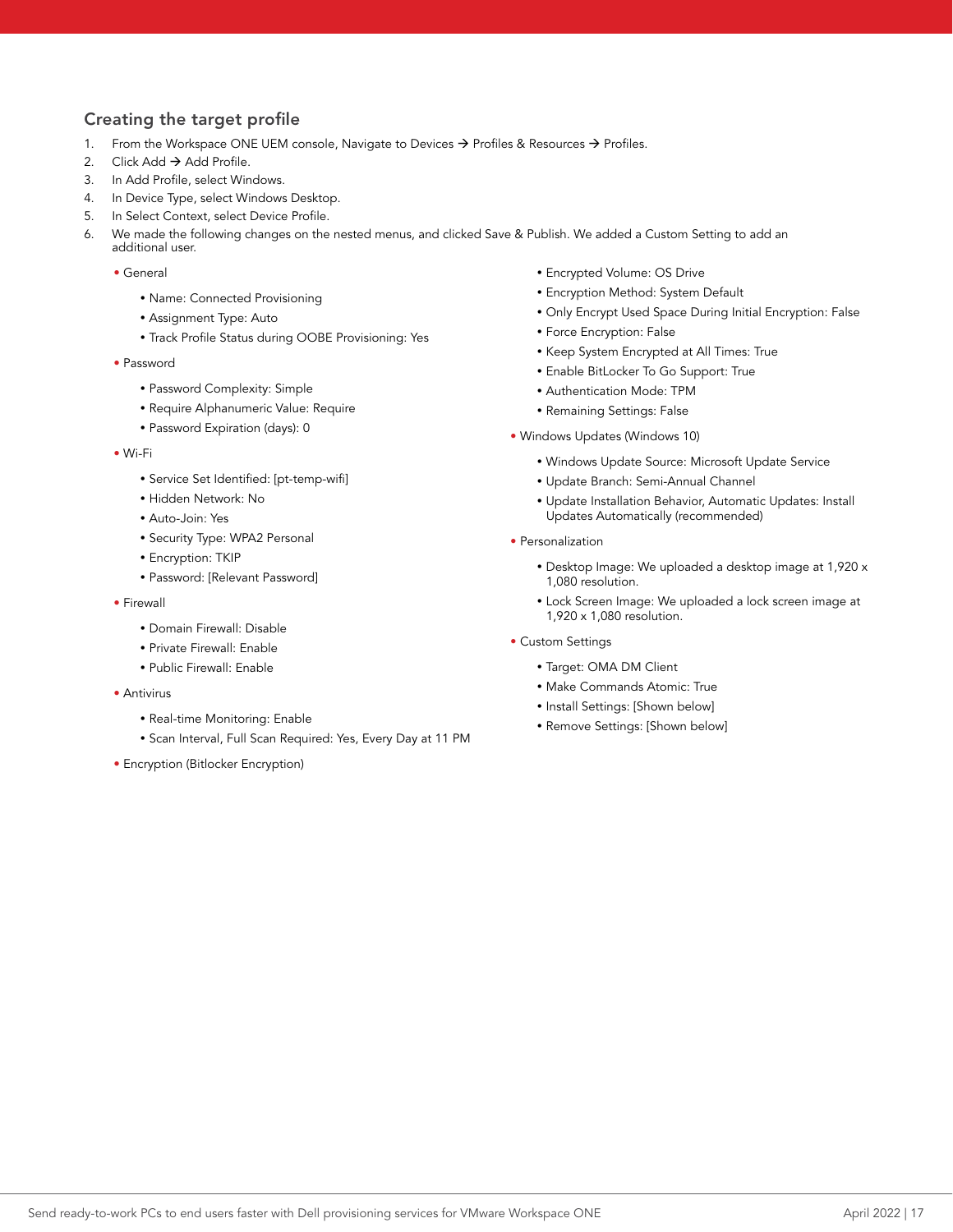# Custom settings code

### Install settings

```
<Add>
  <CmdID>5c9baa60-34d9-479c-a607-3a0421c1662b</CmdID>
  <Item>
    <Target>
         <LocURI>./Device/Vendor/MSFT/Accounts/Users/testuser/Password</LocURI>
      </Target>
     <Meta>
      <Format xmlns="syncml:metinf">chr</Format>
       <Type>text/plain</Type>
    </Meta>
   <Data>[Password]</Data>
  </Item>
</Add>
<Add>
  <CmdID>119e1c0d-34de-4f2c-b612-3bea0b1e20d9</CmdID>
  <Item>
    <Target>
        <LocURI>./Device/Vendor/MSFT/Accounts/Users/testuser/LocalUserGroup</LocURI>
      </Target>
    <Meta>
      <Format xmlns="syncml:metinf">int</Format>
       <Type>text/plain</Type>
    </Meta>
    <Data>2</Data>
  </Item>
</Add>
```
### Remove settings:

```
<Add>
  <CmdID>5c9baa60-34d9-479c-a607-3a0421c1662b</CmdID>
  <Item>
     <Target>
         <LocURI>./Device/Vendor/MSFT/Accounts/Users/testuser/Password</LocURI>
       </Target>
     <Meta>
       <Format xmlns="syncml:metinf">chr</Format>
       <Type>text/plain</Type>
     </Meta>
     <Data>Password1!</Data>
  \langle/Item>
\langle / Add>
<Add>
   <CmdID>119e1c0d-34de-4f2c-b612-3bea0b1e20d9</CmdID>
 <Ttem> <Target>
         <LocURI>./Device/Vendor/MSFT/Accounts/Users/testuser/LocalUserGroup</LocURI>
```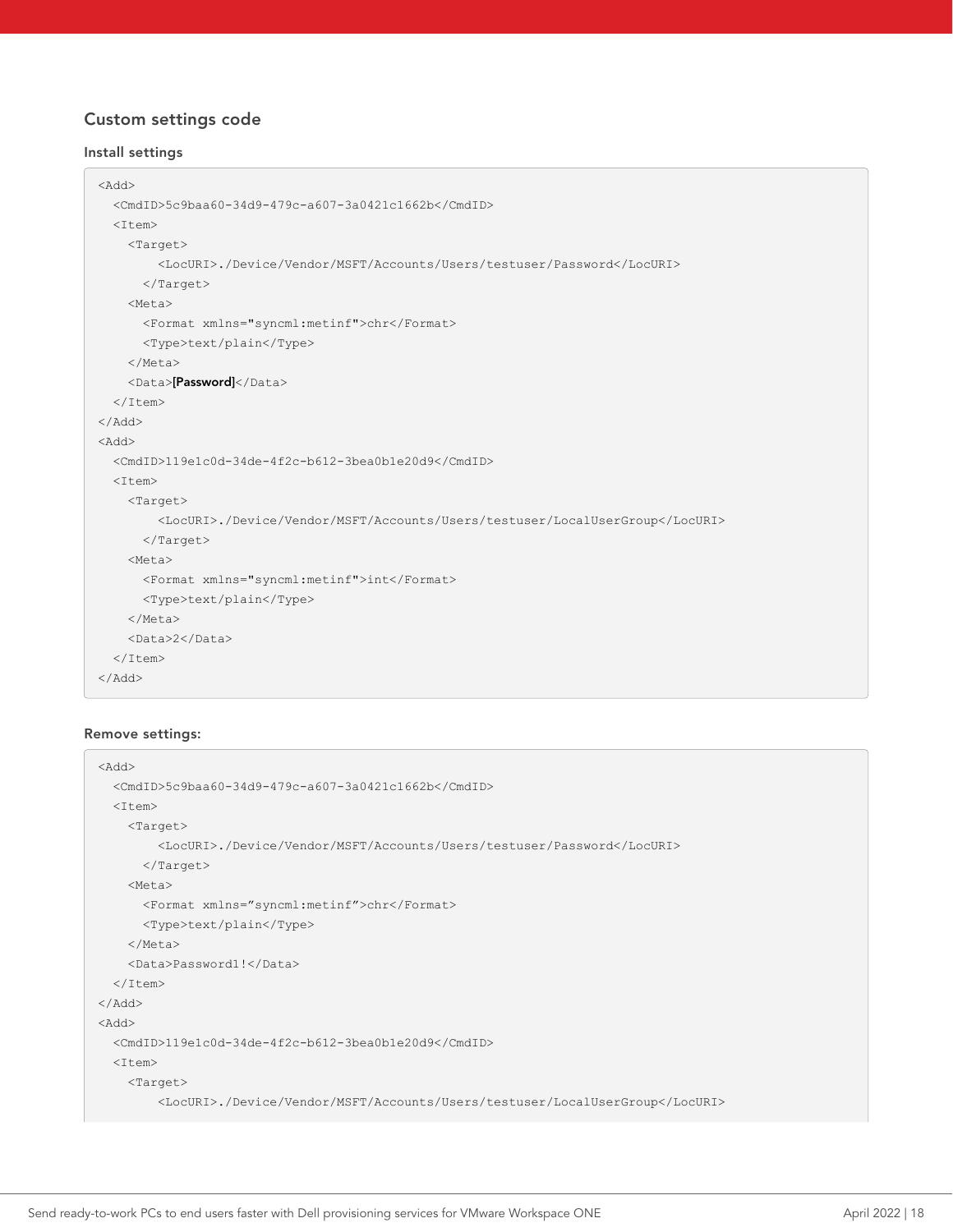```
 </Target>
     <Meta>
       <Format xmlns="syncml:metinf">int</Format>
       <Type>text/plain</Type>
     </Meta>
     <Data>1</Data>
   </Item>
</Add>
```
# Timing activies

Our timings include multiple meetings. Meeting length might not be consistent, and for our calculations, we used estimated values in place of actual values.

### Connected Provisioning

#### Attending an introduction meeting with the Dell team

To begin the Connected Provisioning process, Dell held a 30-minute meeting to discuss the project and introduce our Dell project manager and engineering team. This meeting covered both Connected and Factory Provisioning, so we used this time for both processes.

### Completing the Export Compliance form

- 1. Under Export Compliance in Connected Provisioning in TechDirect, click Start.
- 2. Under What would you like to do?, select Read and sign the standard export terms.
- 3. Select I agree to Standard Export Terms listed above, and click Submit.

#### Creating system tags in Workspace ONE

- 1. Navigate to Groups & Settings  $\rightarrow$  Devices & Users  $\rightarrow$  Advanced  $\rightarrow$  Tags.
- 2. Click Create Tag.
- 3. In Create Tag, type the name ConnectedConfiguration, and for Type, choose Device. Click Save.

#### Assigning the tag to a smart group

- 1. Navigate to Groups & Settings  $\rightarrow$  Groups  $\rightarrow$  Assignment Groups.
- 2. Click Add Smart Group.
- 3. For name in Create New Smart Group, type ConnectedProvisioningSmartGroup.
- 4. Select Tags, and choose the newly created ConnectedConfiguration tag.

#### Assigning applications to the smart group

- 1. In Workspace ONE, navigate to Apps & Books  $\rightarrow$  Applications  $\rightarrow$  Native.
- 2. Select the target application, and click Assign.
- 3. In Assignment, click Add Assignment.
- 4. In Distribution, enter the information below, and click Create.
	- Name: [Name for deployment]
	- Assignment Group: [Add the Connected Provisioning Smart Group]
	- Delivery begins: [Immediately]
	- App Delivery Method: Auto
	- Hide Notifications: True
	- Allows User Install Deferral: False
	- Display in App Catalog: False
	- Click Save.
	- Click Publish.
- 5. Complete steps 1 through 4 for each application.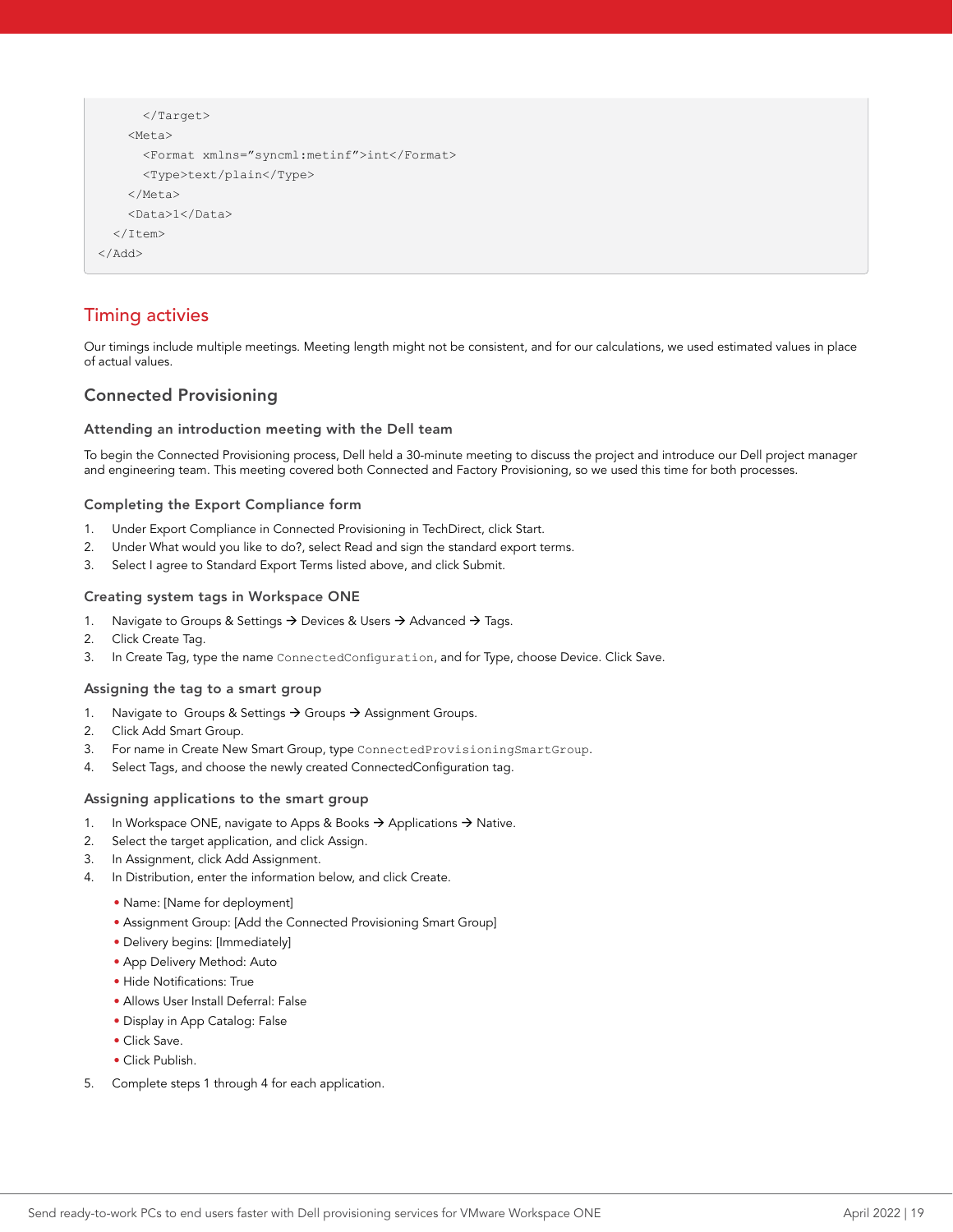### Accepting the Connected Provisioning invitation in TechDirect

To enable the Connected Provisioning page in your TechDirect profile, use the link in the Welcome to Connected Provisioning email. This time reflects the time required to open Outlook, find the email, click the link, and sign into the account.

#### Creating a deployment profile in TechDirect

- 1. In Connected Provisioning in TechDirect, click Create New.
- 2. For step 1 Unified Endpoint Management (UEM) provider, select Workspace ONE Drop Ship Provisioning. Click Next.
- 3. For step 2 Provisioning account details, enter your Organization Group UUID and relevant Tag used in the previous task (this information can be found in your Workspace ONE UEM console). Click Validate.
- 4. For step 3 Operating System, we selected the following:
	- Edition: Windows 10 Pro
	- Version: 21H1
	- Language: English (US)
- 5. At the Summary screen, click Submit.

#### Attending the Readiness Assessment meeting

We attended a meeting with the Dell engineering team to review our Workspace ONE environment and verify that we were ready for deployment. During this meeting, the Dell team asked for details about our environment to determine if they could move forward with our Connected Provisioning order. During the call, they requested that we send screenshots of our profile and apps.

#### Capturing screenshots to verify settings with engineering team

To show that our order was correctly configured, we captured images of our profile and sent them to the engineering team for validation. We also included details about the applications that we would deploy during our Connected Provisioning order.

#### Approving the Technical Specifications document

The Dell project manager sent a technical specification document via email. The technical specification document included details about the order and provided an opportunity to correct any mistakes. We reviewed the PDF to validate the included information and gave our approval via email.

#### Attending the Readiness Review meeting

We attended a meeting to discuss the details of our environment. During this meeting, we discussed the state of our environment, the requirements for our order, the details of our system image, how we would handle change management within our company, and recommendations for each area that we might implement.

#### Associating the order

- 1. In Connected Provisioning in TechDirect, click Orders.
- 2. In Orders, select your order, and click Select Profiles.
- 3. Under the profile that you created previously, click Use this Profile.
- 4. When prompted with Ready to assign connected Provisioning to your order(s)?, click Yes, continue. Verify that the screen says You've successfully assigned Connected Provisioning to your selected order(s).

#### Assigning your profile as the default profile

- 1. In TechDirect, navigate to Services  $\rightarrow$  Connected Provisioning  $\rightarrow$  Profiles.
- 2. Under Default profile, click Yes, assign a default profile.
- 3. In the verification pop-up, click Yes, I'm sure.
- 4. Find the Connected Provisioning profile, and click Make Default.
- 5. In the verification pop-up, click Yes, continue.

Completing this step took 35 seconds. However, these steps do not complete the first order. Completing these steps saves time for additional orders, but we did not include this timing in any of our calculations.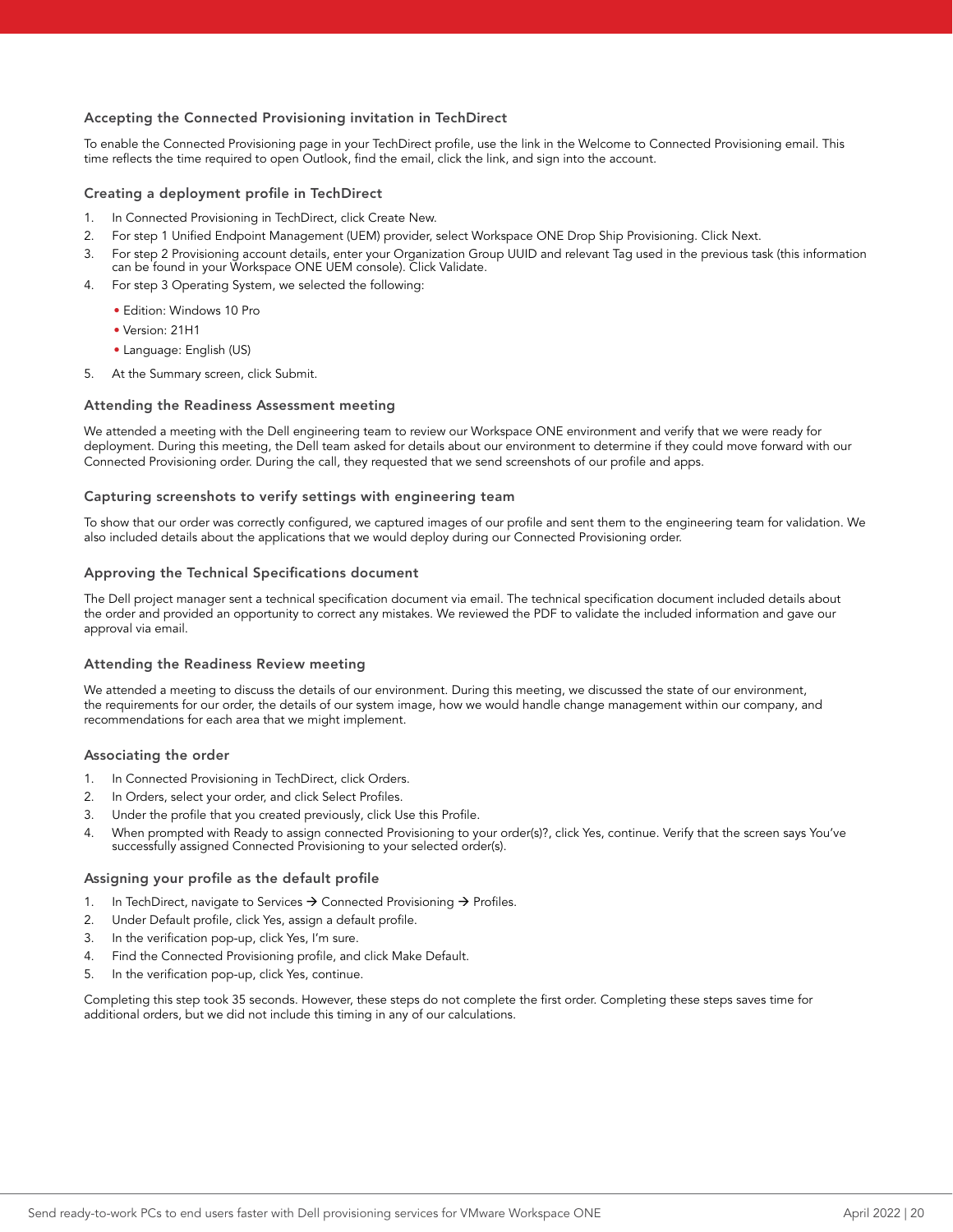## Factory Provisioning with Workspace ONE

### Completing the Export Compliance Form

1. We completed a separate Export Compliance form for Factory Provisioning. We received the form via email from our Dell project manager. We reviewed and signed the form digitally, and we then sent the form back to the project manager via email.

#### Preparing the PPKG file

- 1. From the Workspace ONE UEM console, navigate to Devices  $\rightarrow$  Lifecycle  $\rightarrow$  Staging  $\rightarrow$  Windows.
- 2. In Windows, click New.
- 3. In New Provisioning Package, enter a name for the package.
- 4. In Onboarding Methods, select Drop Ship Provisioning Offline.
- 5. In Configurations, enter the following values, and click Next:
	- Active Directory
		- Active Directory type: Workgroup
	- OOBE configuration
		- EULA page: Hide
		- Privacy settings: Hide
		- Online account settings: Hide
		- Operating system language: English
		- Region and keyboard settings: Hide
		- Region and keyboard settings: English US
	- System configuration
		- Workgroup: PTlabs
		- Remove Windows 10 consumer apps: Yes
		- Product key: [Enter a valid Windows 10 Product Key]
		- Create local user: Yes
		- Local username: ptuser
		- Local user password: [Enter a valid password]
		- Make administrator: Yes
		- Administrator password: [Enter a valid password]
		- User account control: Disabled
	- Workspace ONE enrollment
		- Enrollment server: [Enter the web address of the Enrollment server]
		- Enrollment OG: [Enter the value of your Enrollment OG]
		- Staging account: [Enter the staging account]
		- Staging password: [Enter the staging account password]
- 6. In Application, select the applications that you added during setup, and click Next: We used the following:
	- Chrome for Business 64-bit
	- Notepad++(64-bit)
	- Office
	- Slack (Machine MSI)
	- VLC media player 3.0.16 (64-bit)
	- Zoom
- 7. In Summary, click Save and Export.
- 8. In Overwrite Confirmation, click Yes, Export.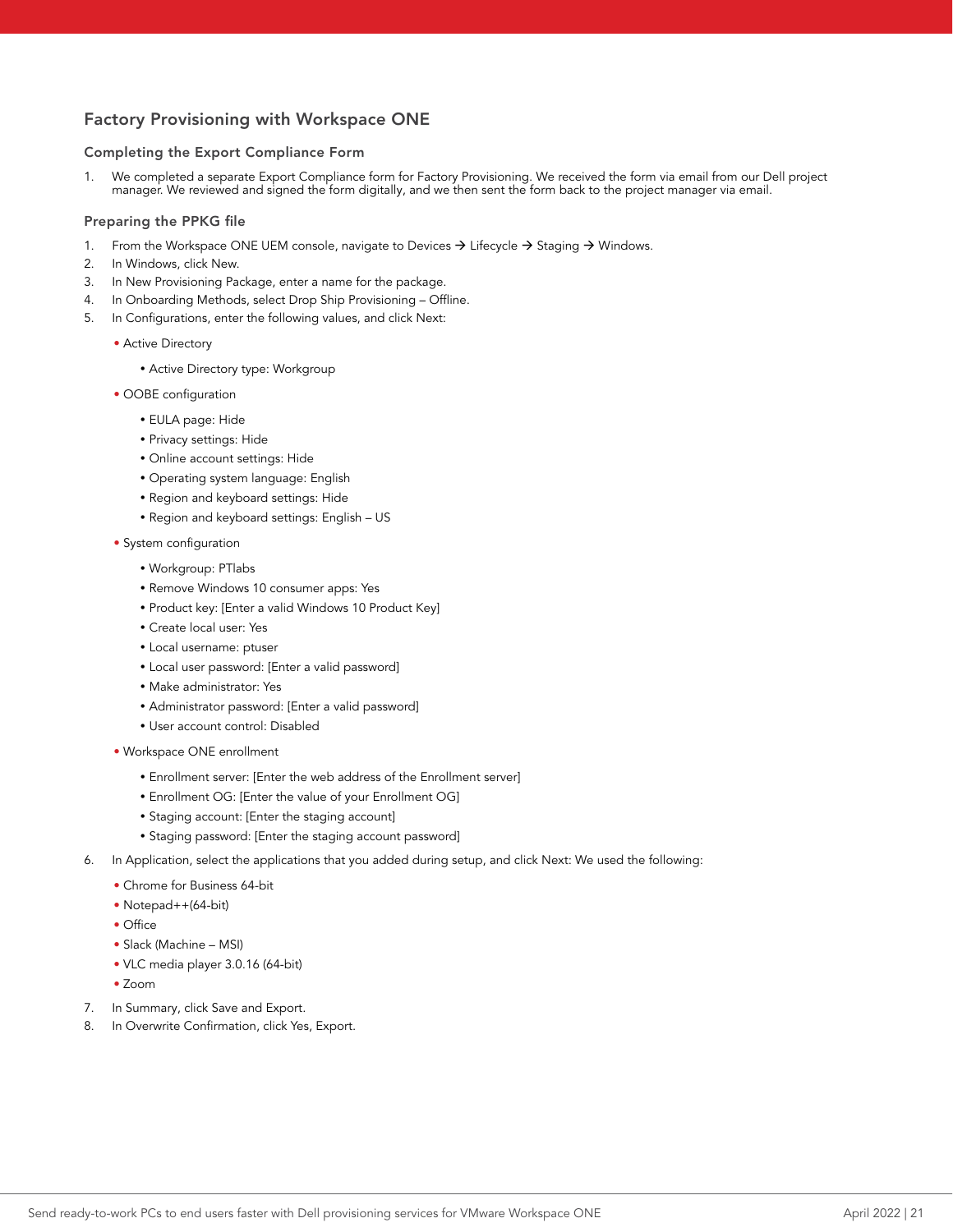### Downloading the PPKG file

- 1. Once available, click Downlaod Provisioning Files, and select PPKG.
- 2. Once the PPKG download has started, click Download Provisioning Files, and select Unattend XML/.

### Copying the PPKG to the Validation VM

1. Copy the PPKG, unattend.xml, and VMware Workspace ONE Provisioning Tool to the Validation VM.

#### Validating the PPKG validation

- 1. Run the VMwareWS1ProvisioningTool.msi file.
- 2. From the root of C:\, double-click VMwareWS1ProvisioningTool.
- 3. In the VMware Workspace ONE Provisioning Tool, select the PPKG and configuration file locations.
- 4. Once the PPKG finishes copying, disconnect from the remote session, and connect via the vSphere client.
- 5. Open network adapter settings, and disable the network adapter.
- 6. In the VMware Workspace ONE Provisioning Tool, click Apply Full Process. We stopped our first timer at this point, and started our second timer.
- 7. After the previous step completes, in OOBE, click Next.
- 8. Click Limited Setup.
- 9. Click Continue with limited setup.
- 10. Reenable the network adapter, and using RDP, connect to the device.
- 11. Copy C:\ProgramData\Airwatch\UnifiedAgent\Logs\PPKGFinalSummary to the same folder as the PPKG on your local device.

#### Installing the Dell File Transfer software

- 1. Navigate to<https://delivery.dell.com/download/download.html>, and download the Dell File Transfer Application (.exe).
- 2. Download the [VMware Workspace ONE® Provisioning Tool™ 3.2 for Windows](https://resources.workspaceone.com/view/cc56rq4xhtw449g8cyj7/en) from [VMware Workspace ONE® Provisioning Tool™](https://resources.workspaceone.com/view/cc56rq4xhtw449g8cyj7/en) [3.2 for Windows](https://resources.workspaceone.com/view/cc56rq4xhtw449g8cyj7/en)
- 3. Run the downloader, and accept the default location.

#### Starting the PPKG File Transfer

- 1. In the File Transfer EULA in the Dell File Transfer tool, accept the EULA, and click Next.
- 2. Sign in using your Dell TechDirect credentials.
- 3. In Project Selection, select the project number corresponding to your order, and click next. Note: You should have received an email with the project number from your Dell point of contact.
- 4. Select the files to upload, including the PPKG, the PPKG validation log, and the unattend.xml files. Click Next.
- 5. Click scan.
- 6. Click Upload.

We then ended the Starting the PPKG File Transfer timer and started the Completing the PPKG File Transfer timer. Once the file showed as successful, we alerted our Dell representative that we had uploaded the file.

### Approving the Technical Specifications document

After we uploaded our PPKG files, the Dell engineering team sent us a Technical Specifications document to review and approve. We timed how long it took our administrator to review the documentation and respond to the email.

### Traditional process

#### Unboxing and plugging in the laptop

- 1. Open and remove the system packaging. Return packaging materials to the original box.
- 2. Unwrap the power cord, and plug it into a power strip near the deployment switch.
- 3. Plug the system into the power cord and wired networking. Open the laptop lid.

#### Starting the OS installation on each laptop

- 1. Boot the target system.
- 2. To bring up the boot menu during boot, press F12.
- 3. Select the BIOS Setup menu.
- 4. In BIOS setup, select storage.
- 5. Select AHCI/NVME instead of RAID. Click Apply, and exit.
- 6. During reboot, press F12.
- 7. Select boot to IPv4.